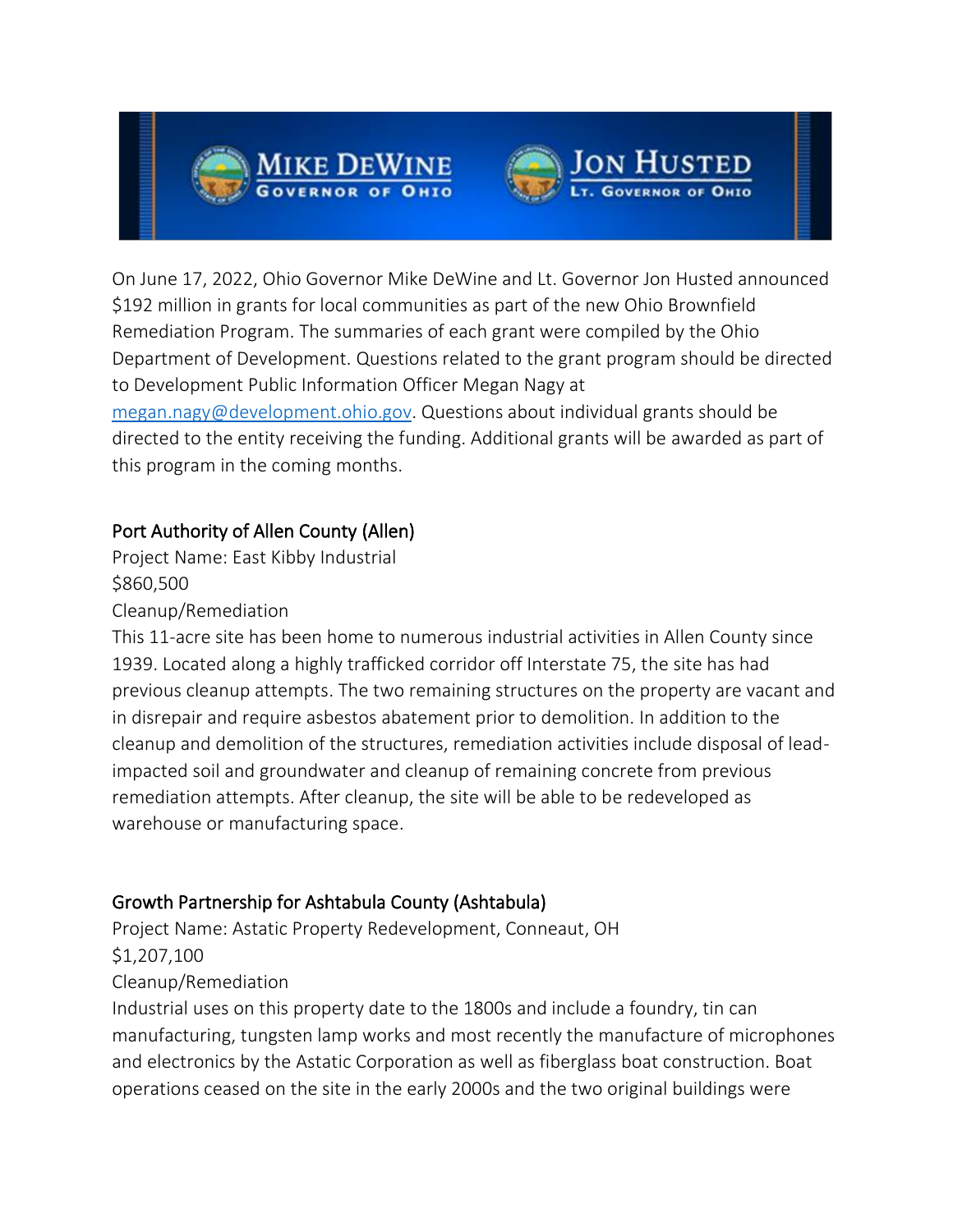demolished in 2006. Remediation activities include removal of contaminated soil and installation of vapor mitigation system. After cleanup, the existing 70,000 square-foot structure will be redeveloped into a workforce development center for re-entry and training.

## Belmont County Health Department (Belmont)

Project Name: Belmont County Habilitation Center Asbestos Abatement and Demolition Project

\$897,460

#### Cleanup/Remediation

Originally developed as an assisted living facility for residents with intellectual disabilities, this 85-bed facility served six counties in Southeast Ohio starting in 1981. The facility operated as such until the early 2000s, and the building has been vacant since. The 4.5 acre site is centrally located to Belmont County with close proximity to Interstate 70. Cleanup and remediation of the site includes asbestos abatement prior to demolition of the building. After remediation and development, the county plans to construct a building to serve as the new home of the county health department and a county records building.

## Village of Belmont (Belmont)

Project Name: Village of Belmont School Asbestos Abatement and Demolition Project \$679,369

## Cleanup/Remediation

Located in the village of Belmont, this three-story building was constructed in 1915 and served as the village's elementary school until 1998. The property has been vacant since then and has fallen into disrepair, including extensive interior water damage. Cleanup of the building includes the abatement of asbestos that is present throughout the building. After demolition, the village of Belmont plans to repurpose the property as green space, eventually adding a band pavilion, picnic shelter, and additional playground equipment to serve the community.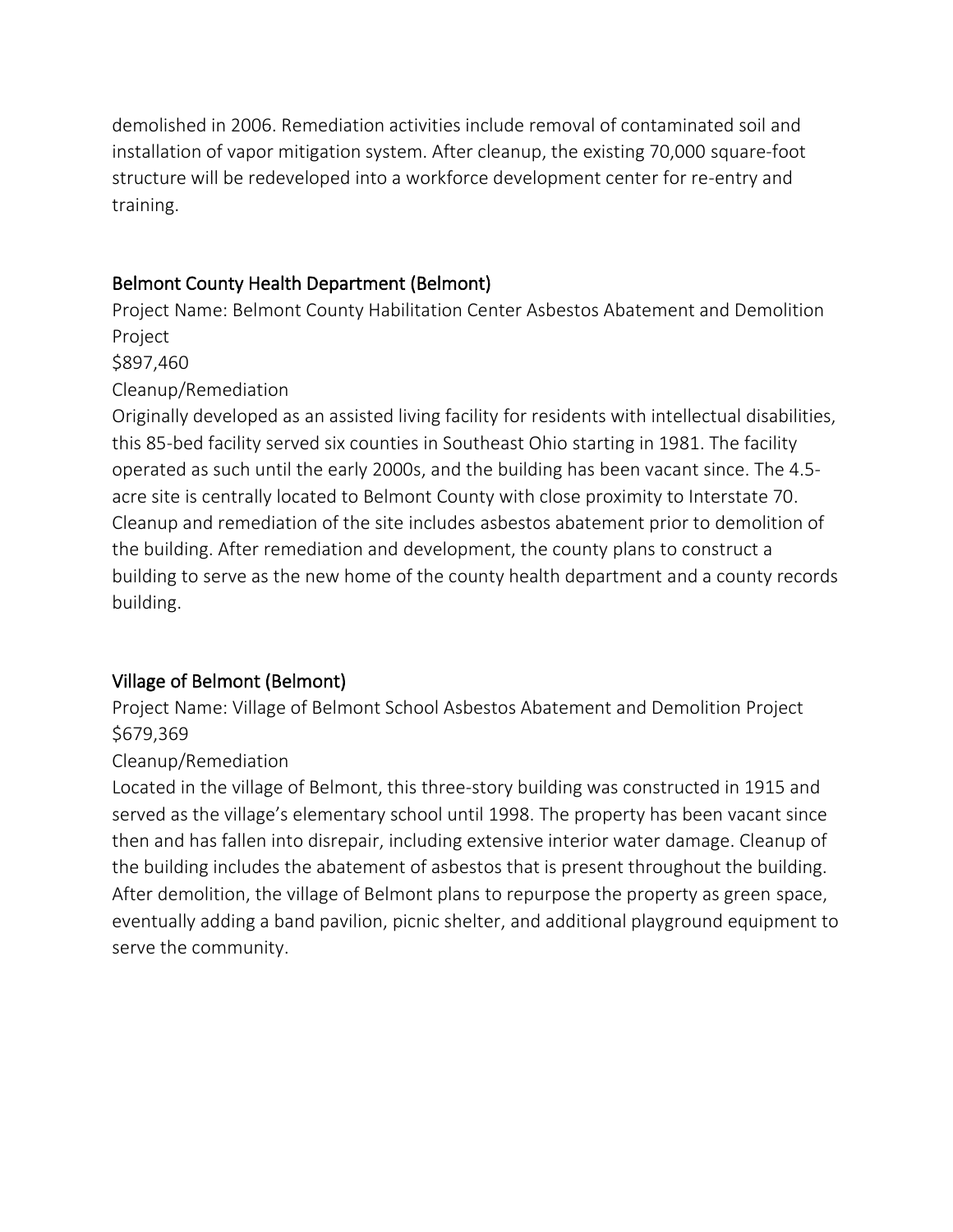## Clinton County Port Authority (Clinton)

Project Name: Shooting Range Project \$792,016

Cleanup/Remediation

This site was originally the home of the Clinton County Army Air Field and later the Clinton County Air Force Base until 1971. It was owned by multiple other entities prior to being donated to the Clinton County Port Authority in 2010. Remediation of the site includes the removal and replacement of hazardous soil across the property. After remediation, the site will be available for redevelopment and provide a developable site for the nearby Wilmington Air Park.

# Clinton County Port Authority (Clinton)

Project Name: Drum Storage Site – Wilmington Air Park \$204,666 Assessment

Located at the Wilmington Air Park in Clinton County, this site is adjacent to a former drum storage area, a site that previously housed drums with unknown contents. That site, recently assessed with the Site Ohio program, presented contamination in the soil. The adjacent property must also be assessed for contaminants prior to redevelopment. After assessment and needed remediation, the site will be available for redevelopment for the Wilmington Air Park.

## Coshocton Port Authority (Coshocton)

Project Name: Coshocton County Justice Center \$967,212 Cleanup/Remediation

This site once manufactured kitchen enamelware for both the Spellacy and Raff Company and the Beach Enamel Company and later manufactured structural metals for the Steel Ceilings Company. The 93,000 square-foot building was in operation from the early 1900s until 2004 and was demolished in 2014. Cleanup of the site includes removal of contaminated soil, groundwater remediation, and hazardous waste remediation. After cleanup, the site will be redeveloped into the Coshocton County Justice Center.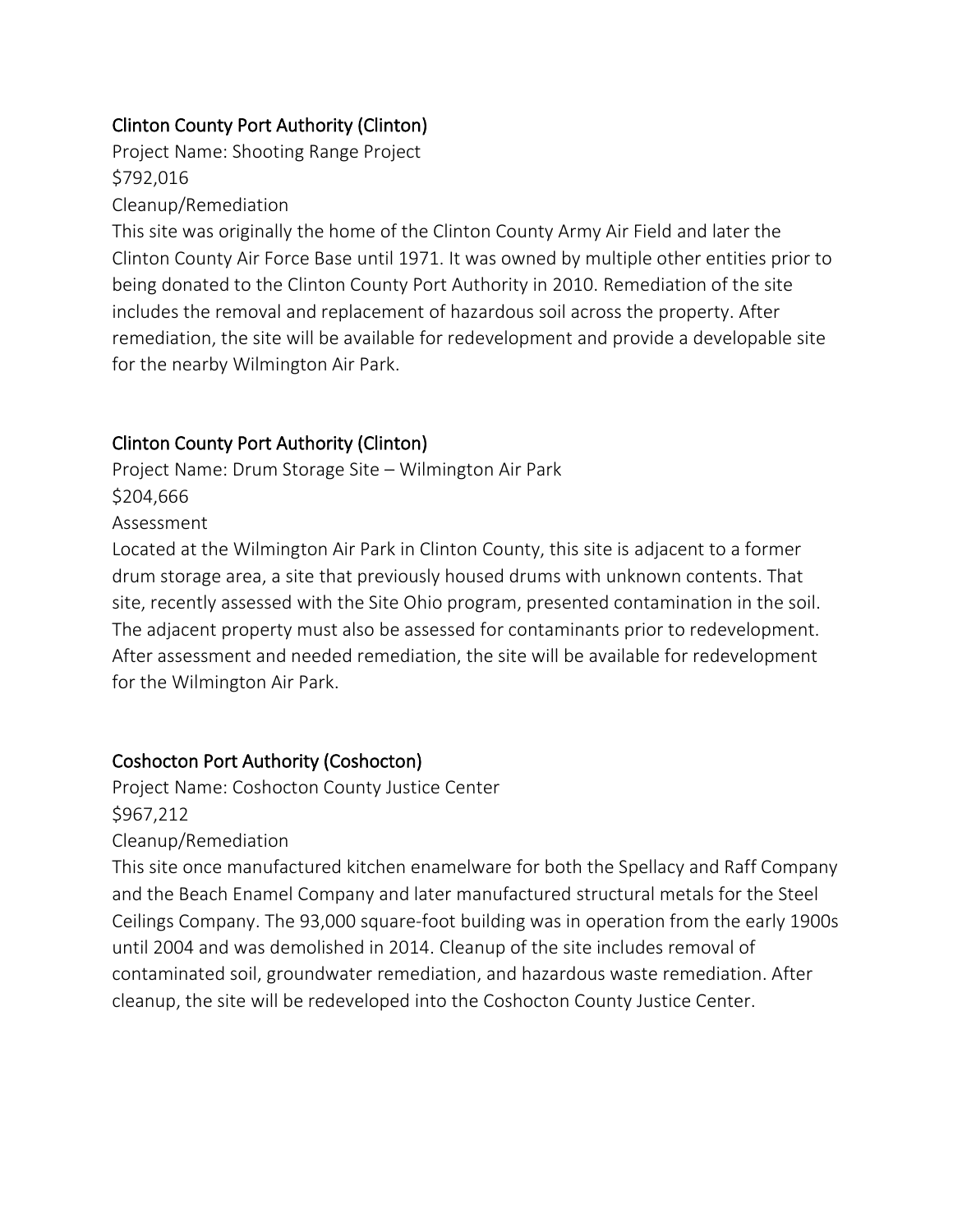## Crawford County Land Reutilization Corp. (Crawford)

Project Name: East School Demolition Project Cleanup/Remediation \$778,941 This 1.4-acre property was the former home to the East School in Crawford County. Cleanup activities include asbestos and lead-based paint abatement prior to demolition. After remediation, the site will be redeveloped as public green space.

#### Seventh Generation Development Inc. (Cuyahoga)

Project Name: Cleveland Crossings \$252,440

Assessment

This property was originally developed in 1878 as the home of Van Dorn Iron Works, which produced ornamental iron products, metal office furniture, structural steel, military tanks and armor plating, and later, plastic molding. An auto repair shop and gasoline station were also present on the property. Cuyahoga Metropolitan Housing Authority occupied one of the buildings from 1993 to 2000, and by 2019, all but one building had been demolished. An assessment is needed on the site to determine if hazardous substances are present in soil and groundwater. After assessment and any needed remediation, the site will be redeveloped as a transportation hub for underserved residential populations and established commercial and industrial businesses.

## NRP Holdings LLC (Cuyahoga)

Project Name: Old Brooklyn Family Apartments \$150,000

#### Assessment

Originally developed in the early 1900s, the site once housed a church, retail store, and residential dwellings. By the 1930s, development had expanded to include additional retail shop buildings, housing occupants including a florist, barber shop, automobile supply shop, music school, shoe repair shop, and a dry cleaner. The four remaining buildings are in poor condition and not feasible for rehabilitation. An assessment of the property will determine any contaminates present from the dry cleaner and automobile shop and any asbestos containing materials in the buildings.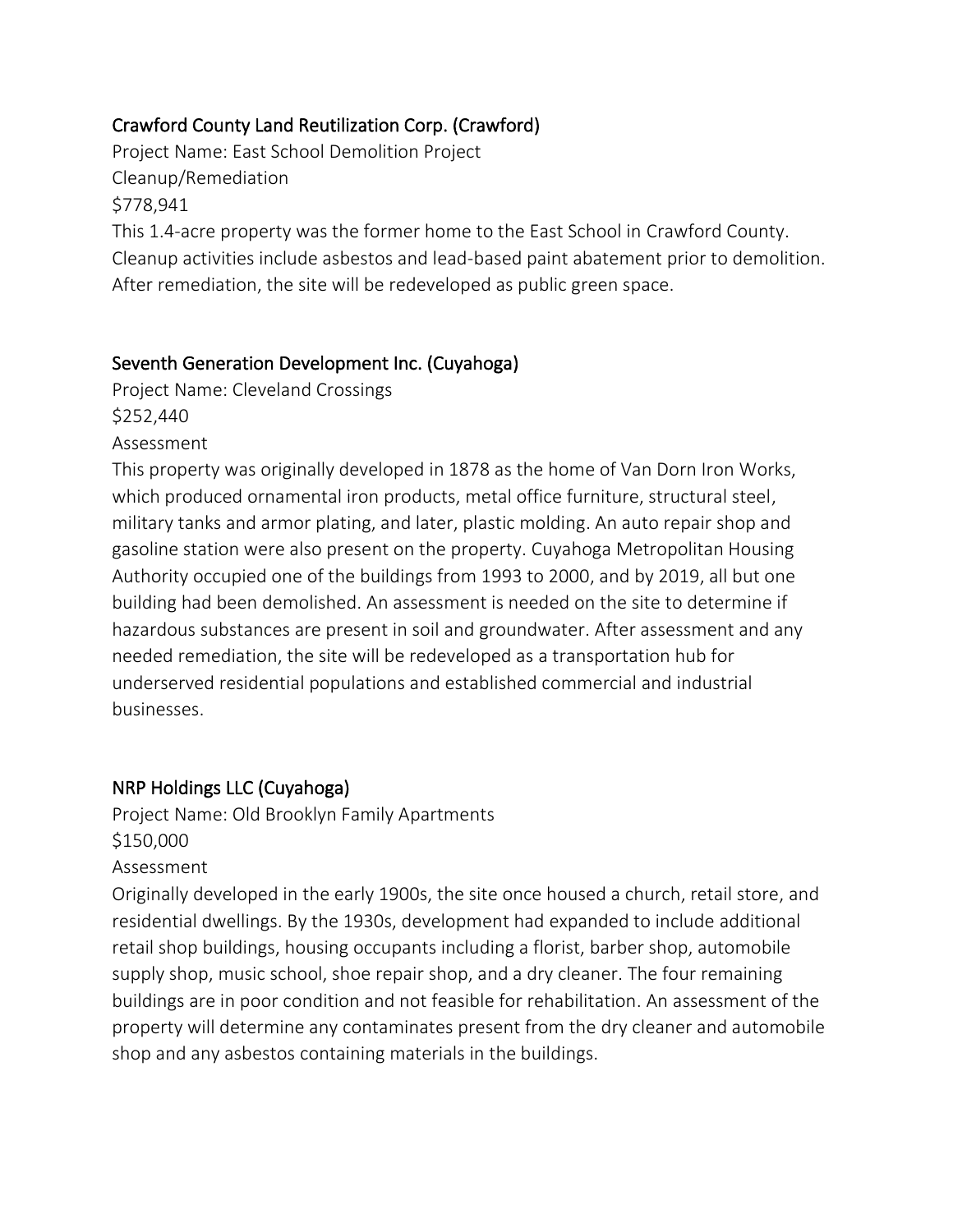## Levin Group Inc. (Cuyahoga)

Project Name: Northern Ohio Blanket Mills \$300,000

## Cleanup/Remediation

Once home to the Northern Ohio Blanket Mills, the site was the largest manufacturer of woolen blankets from 1889 until its closure in the early 1930s. Following that, the site was home to several light manufacturing tenants, including a print shop for American Greeting and a piano repair shop. Site activities halted by the early 2000s. The remaining Northern Ohio Blanket Mills building is a three-story masonry building in need of repair. Cleanup funds will help remediate asbestos and lead paint present throughout the building. After remediation, the site will be redeveloped as a mixed-use, adaptive reuse project with affordable residential units and commercial space.

# 2168 West 25<sup>th</sup> Street LLC (Cuyahoga)

Project Name: Carriage Co. \$724,838 Cleanup/Remediation

This nearly three-acre site was home to Voss Aerospace Manufacturing since 1957. Now vacant, the site has previously identified asbestos present that is detrimental to the redevelopment of the site. After asbestos abatement, the site will be redeveloped as the Carriage Co., a \$95 million project including a mix of apartments, retail, restaurants, parking, and hospitality, located along West 25<sup>th</sup> Street in the heart of Ohio City.

# Symba and Snap LLC (Cuyahoga)

Project Name: Goodwill \$677,740 Cleanup/Remediation

Originally developed in 1970 by Goodwill Industries, this 60,000-square-foot building was used as a workforce development training center and thrift store. The building has been vacant since 2014 when Goodwill sold the building, and it became subject to vandalism and theft. Asbestos is present throughout the building and must be abated prior to redevelopment. After remediation, the property will be renovated and redeveloped as a food production facility.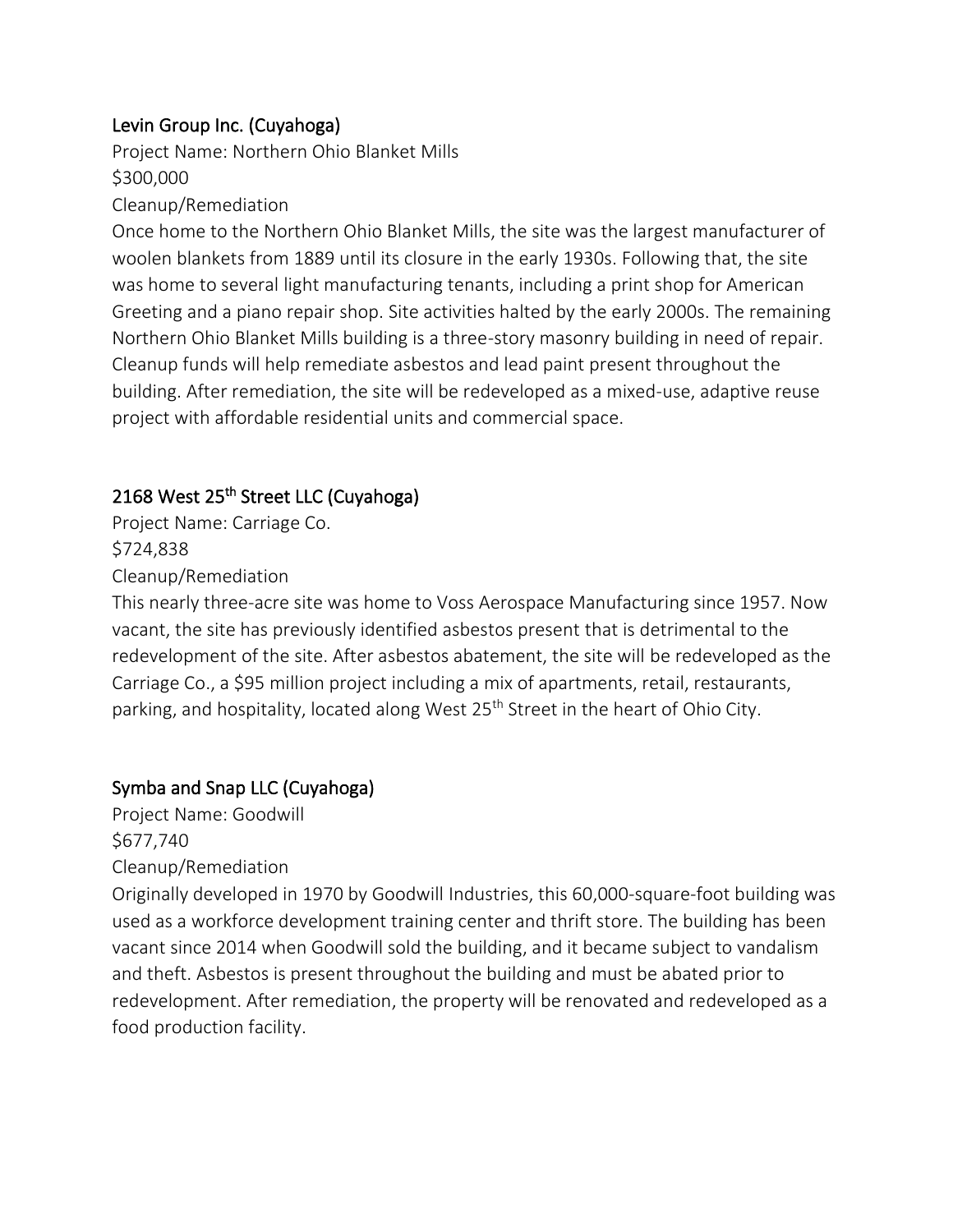# Highland Park Transportation LLC (Cuyahoga)

Project Name: Highland Park Redevelopment at the Former City View Landfill \$10 million

## Cleanup/Remediation

This 80-acre site in Cuyahoga County sits on two former municipal landfills. The northern portion of the site is home to the former City View Center, which is now primarily vacant. After the capping of the former landfills, the site was developed and opened to the public in 2006 but was mostly vacant by 2010. A Giant Eagle, GetGo, police department, industrial equipment supplier, and packaging manufacturer currently operate on the property. The site's location along I-480 and I-77 makes it a strong location for redevelopment, but considerable remediation efforts are needed. Brownfield Remediation Program funds will assist with environmental work on the site, including landfill improvement, indoor air management improvement, installation and upgrades of gas extraction systems, and improvements to water management systems. After cleanup, the site will be redeveloped as a business park, including office, retail, restaurants, warehouse distribution, and light assembly.

## DROF BP I LLC (Cuyahoga)

Project Name: Former Brook Park Ford Plant Remediation \$10 million

Cleanup/Remediation

Since 1950 until recently, this property was utilized to manufacture and assemble automotive engines for the Ford Motor Company. Various expansions occurred on the site over the years, including the installation of underground storage tanks. All but one building on the site have been demolished, but concrete slabs and demolition debris remain. Remediation activities include abatement and removal of hazardous waste, soil remediation, and installation of a vapor mitigation system. After cleanup, the property will be redeveloped as the Forward Innovation Center, a manufacturing and distribution hub of 12 buildings totaling 3-million-square-feet of office, warehouse, and industrial space.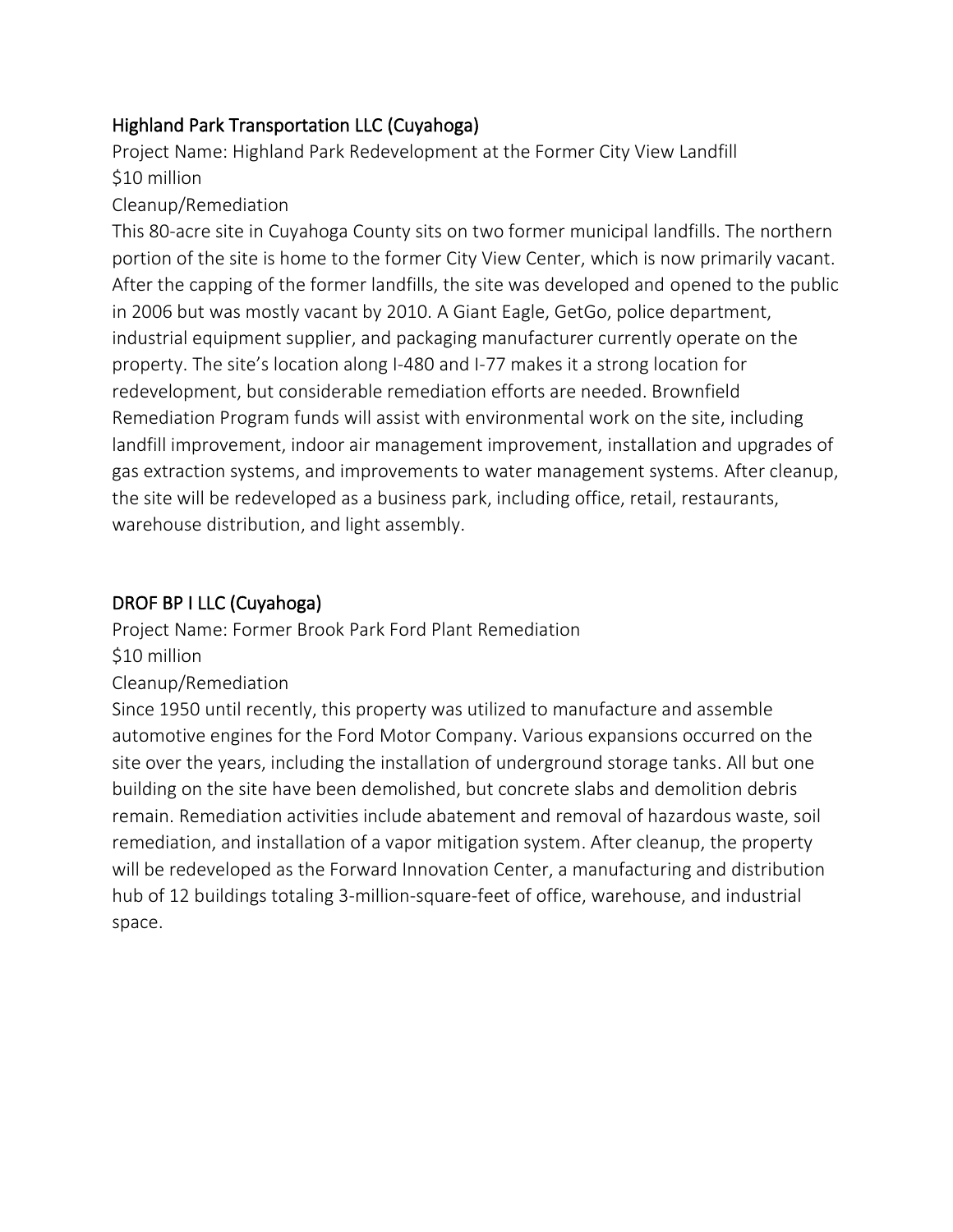### Warner and Swasey (Cuyahoga)

Project Name: Warner and Swasey \$1,465,052

#### Cleanup/Remediation

The Warner and Swasey Co. building was constructed in 1905 and was home to manufacturing of high-quality machine tools, telescopes, and precision instruments and the advancement of engineering in the City of Cleveland. The 1905 building remains on the property and is listed on the National Register of Historic Places. Remediation on the site includes the removal of contaminated soils, installation of a vapor mitigation system, and abatement of lead-based paint throughout the property. After cleanup, the site will undergo rehabilitation of the historic building and be redeveloped as a mixed-used site, including workforce housing and office space dedicated to the technology and manufacturing fields. The project will create 140 units of mixed-income senior, family, and workforce-affordable housing, and it will connect residents to economic opportunity.

#### Kurtz Bros. Inc. (Cuyahoga)

Project Name: Warner Road Redevelopment Project \$2,466,231

Cleanup/Remediation

Since 1886, this property has served as home to various chemical manufacturers, including the National Chemical Company, Allied Chemical and Dye Corporation, and the General Chemical Company. Operations ceased on the property by 2006, but the site remains contaminated from chemical manufacturing operations. Remediation activities include the removal of lead contaminated soils and the backfill of lagoons on the property. After remediation, Kurtz Bros. Inc. will explore multiple options for the redevelopment of the site.

#### Beacon Communities (Cuyahoga)

Project Name: Central School

\$1.45 million

Cleanup/Remediation

Development on this property dates to the late 1800s when the site was occupied by several residential properties, constructed in the 1880s. An ice cream factory was present on the site in the 1920s and all structures were demolished by the late 1930s to make way for the construction of second, larger location for Central High School. The building operated as a school until 2013 and has been vacant since. The 50,000-square-foot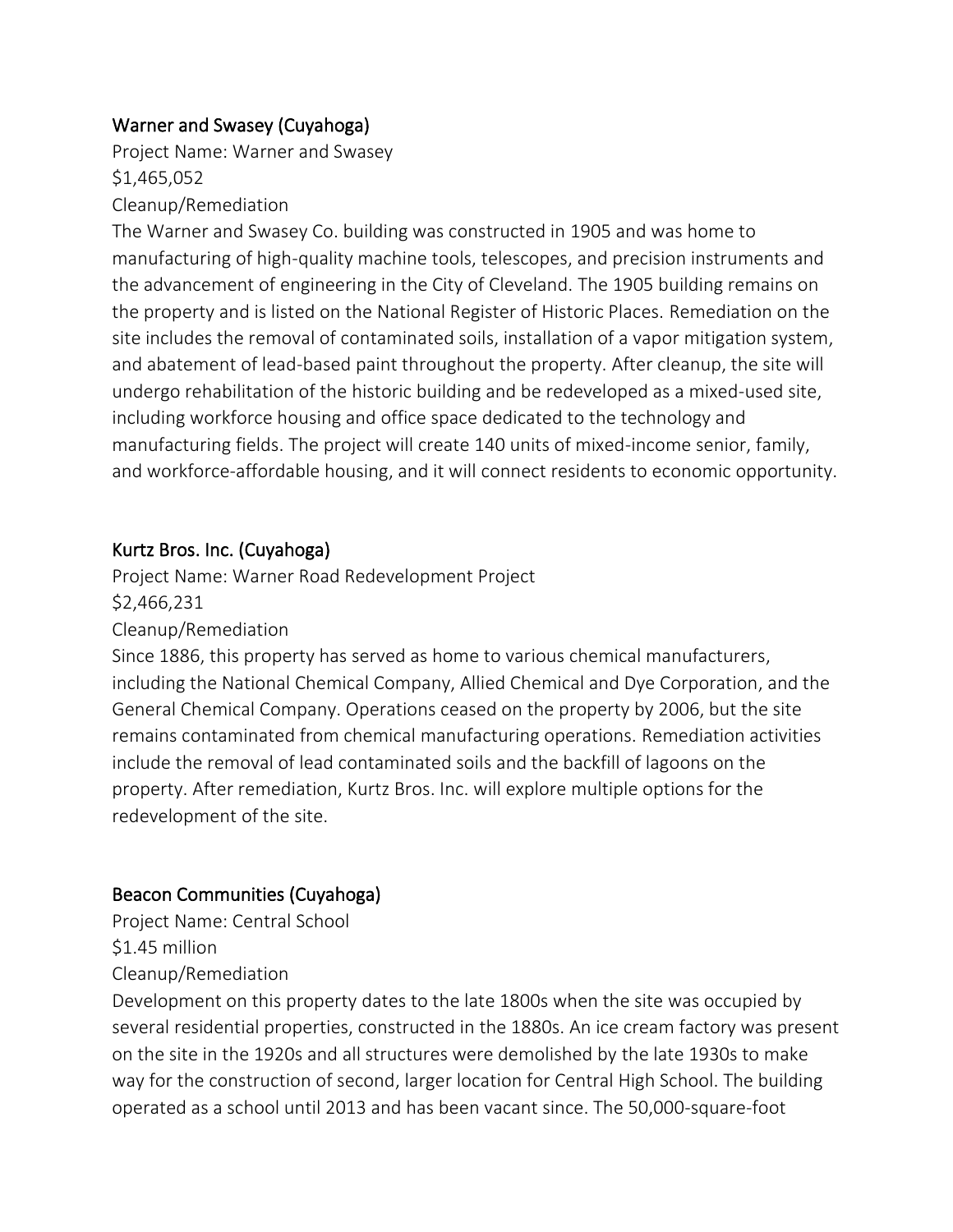building remaining is in poor condition and a danger to the neighborhood in its current condition. Cleanup and remediation activities include asbestos abatement throughout the building, lead-based paint removal, and a substantial interior demolition. After cleanup, the property will be renovated as approximately 80 affordable apartments for seniors and community space.

## Frontline Development Group (Cuyahoga)

Project Name: The Allen Estates \$22,000 Assessment

This now-vacant lot housed a variety of structures from 1896 through 2017, including an illegal junkyard. Any buildings on the property have since been demolished, but the site requires an assessment of any contamination present prior to redevelopment. After assessment and any needed cleanup, the property will be developed as the Allen Estates, a mixed-use, mixed-income, multifamily development with 64 units of rental housing.

## Sustainable Community Associated (Cuyahoga)

Project Name: Park Synagogue Redevelopment \$1,831,453

### Cleanup/Remediation

Originally developed in 1930, this property primarily served as a school, day care, and building for religious services. More recently, a portion of the site was utilized by the city of Cleveland for bus parking. The existing structures on the property are in fair condition, but asbestos is present throughout. Cleanup efforts will include asbestos abatement and interior demolition and renovation. After cleanup, the 28-acre site will be redeveloped for public use, including housing, a public park, arts/culture offices, and wellness and incubation spaces.

# Detroit Shoreway Community Development Organization (Cuyahoga)

Project Name: Karam Senior Living

\$52,500

Cleanup/Remediation

Previously a 19-unit affordable housing building, the property is part of a planned new development in partnership with the Cleveland Public Library. The current building on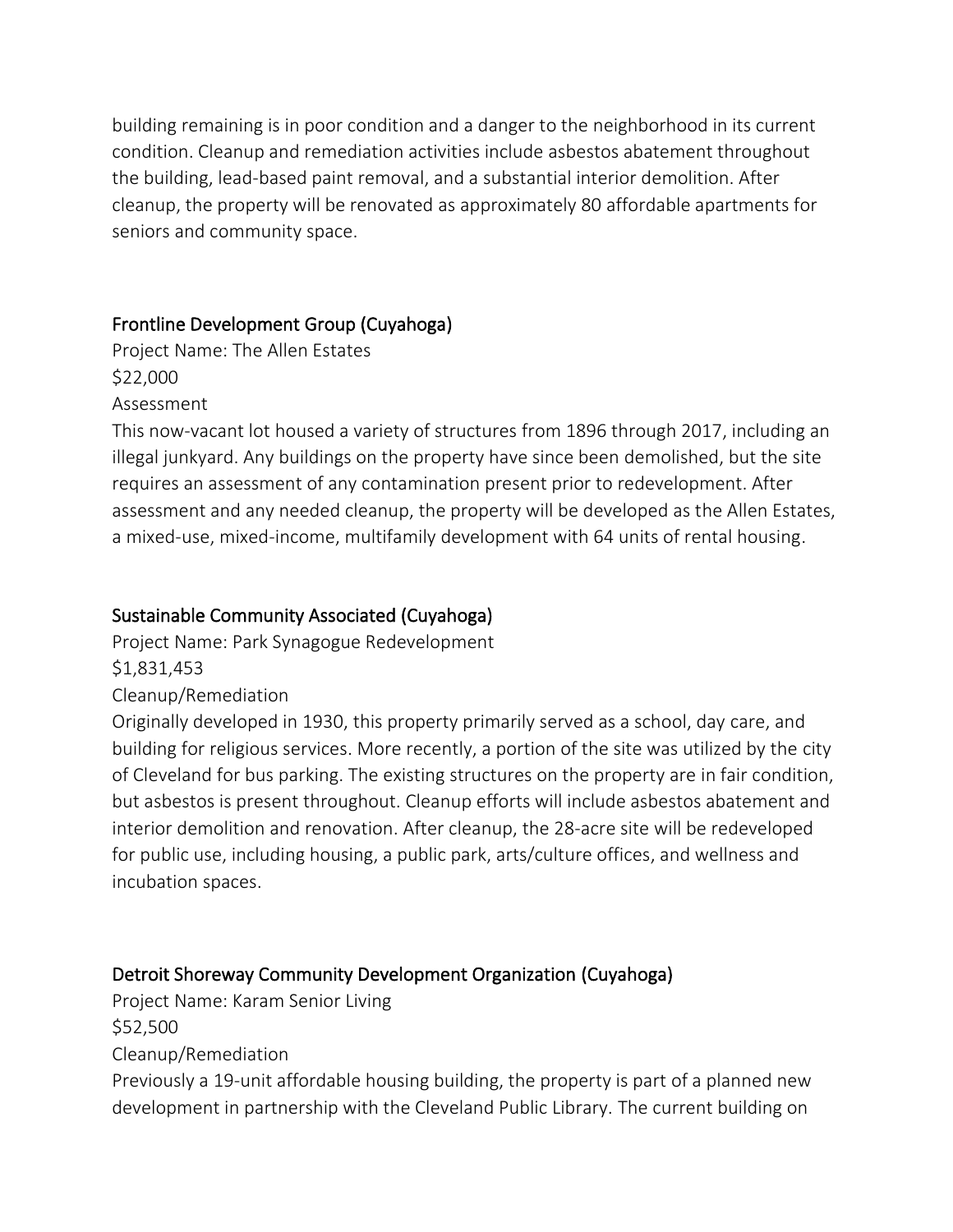site has asbestos and lead paint contamination that will need abated prior to demolition. After cleanup and demolition, a new 51-unit affordable senior apartment complex will be built on the site, with a new Walz Branch of Cleveland Public Library occupying the ground and first floors.

### Cuyahoga Land Bank (Cuyahoga)

Project Name: Bradbury Landfill \$68,475 Assessment

This site was developed as early as 1898 as residential properties. By 1938, no structures were present, and the land was used primarily for farming. Later, the site served as a landfill for construction and demolition debris and industrial solid waste. An assessment is needed on the property to determine the extent of contamination on both the land and a small shed that is present on the site. After assessment and needed remediation, the Land Bank and development partner plan to redevelop the site into an equestrian training facility.

## Northeast Ohio Hispanic Center for Economic Development (Cuyahoga)

Project Name: CentroVilla25 \$50,000 Assessment

Past use of this site includes automotive sales, service, and repair operations, wholesale carpet sales, warehouse storage, and various residential uses. A fully vacant commercial warehouse remains on the site as well as asphalt drive aisles and parking areas, stormwater drainage, and underground storage tanks. Brownfield Remediation Program funds would help to assess the underground storage tank location for potential contaminants. After remediation, plans are in place for the Hispanic Business Center to develop the warehouse into a community hub.

## Crooked River Equity Partners (Cuyahoga)

Project Name: Former Accurate Plating Site \$2,184,550 Cleanup/Remediation Originally constructed between 1913 and 1930, the buildings on this site once housed the Cleveland Electric Illuminating Co. and later were used for warehouses and plating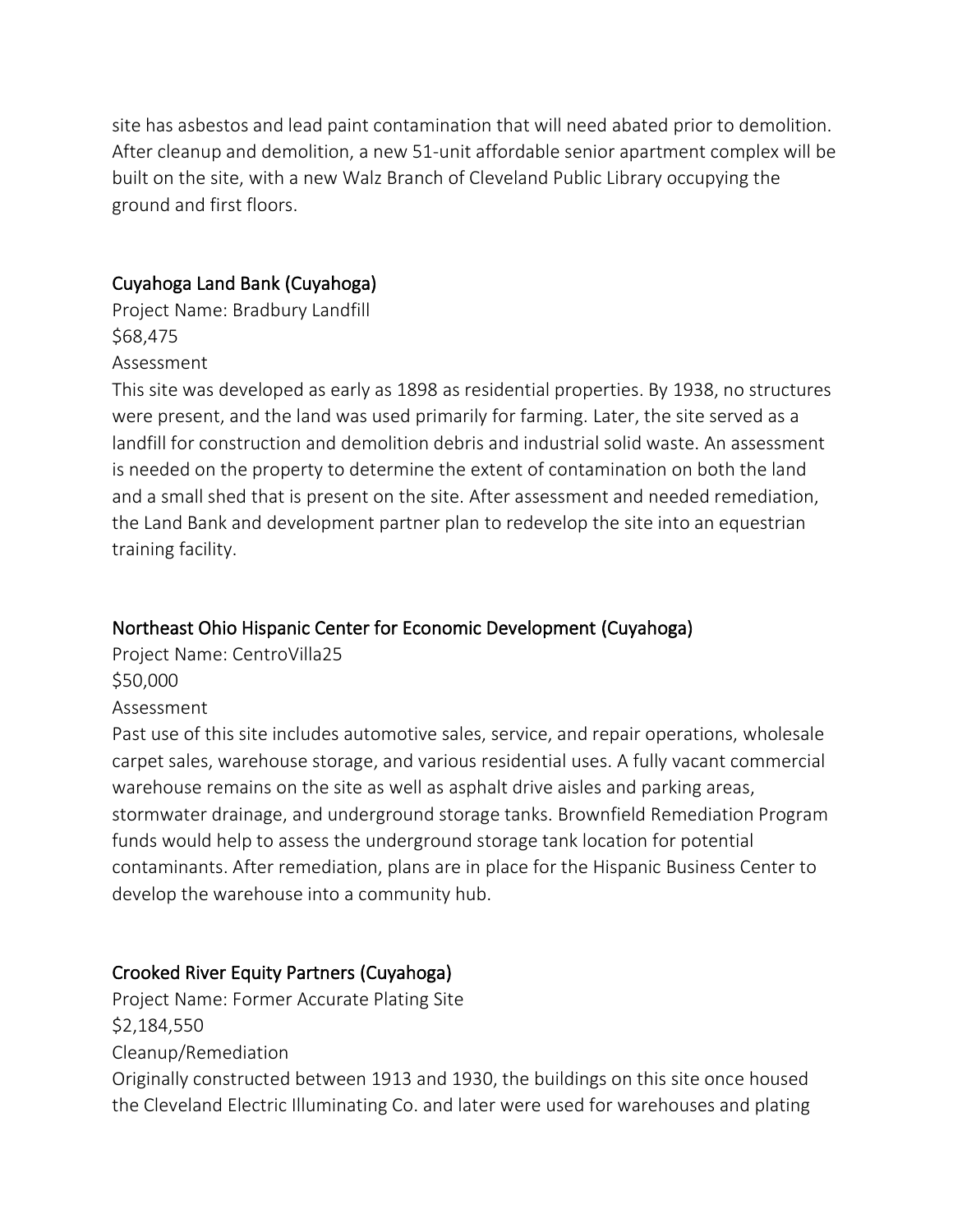operations, which ceased in 2009. The remaining structure has primarily been vacant since then and is in poor condition. Previous assessments of the site noted the presence of hazardous waste residuals, which will be removed as part of the cleanup efforts, in addition to asbestos abatement, interior demolition, and the installation of a permeable reactive barrier system. After remediation, the building will be redeveloped as a clean manufacturing site for batteries and production of electric bikes.

### Spartan Alumni Rowing Association (Cuyahoga)

Project Name: Zaclon River Landing

\$811,338

Cleanup/Remediation

Located on the banks of the Cuyahoga River, this site is a part of Cleveland's rich industrial history. Created by two former DuPont employees, Zaclon Inc. produced sulfuric acid, hydrochloric acid, zinc chloride, cadmium, sodium silicate, and galvanizing fluxes on the property. Of the two structures remaining on the property, one is in poor condition. Planned remedial activities include asbestos abatement and removal of hazardous substances such as above ground storage tanks and contaminated soil. After remediation, the Spartan Alumni Rowing Association plans to redevelop the site as a park and community river-access point.

# Frontline Development Group LLC (Cuyahoga)

Project Name: The Allen Estates \$3,675 Assessment

With development dating back to 1896, this site has seen a variety of uses, including residential dwellings, stores, private automobile garages, and an illegal junkyard. Now vacant, an assessment is needed on this property to determine any hazards on the site present prior to redevelopment. After assessment and needed remediation, the property will be developed as part of the Allen Estates, a mixed-income, single-family housing development.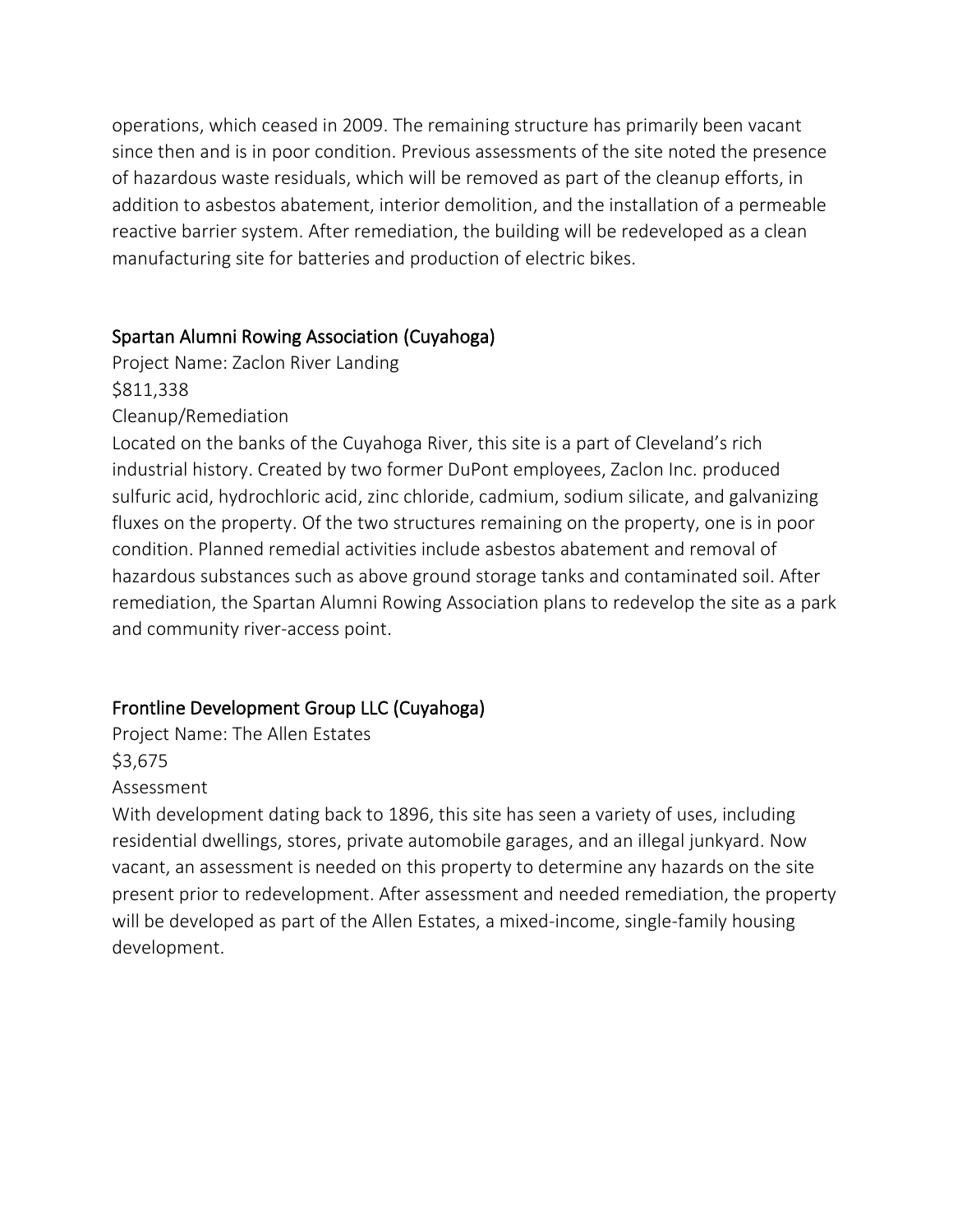## Frontline Development Group LLC (Cuyahoga)

Project Name: The Allen Estates \$4,425

Assessment

With development dating back to 1896, this site has seen a variety of uses, including residential dwellings, stores, private automobile garages, and an illegal junkyard. Now vacant, an assessment is needed on this property to determine any hazards on the site present prior to redevelopment. After assessment and needed remediation, the property will be developed as part of the Allen Estates, a mixed-income, single-family housing development.

# Frontline Development Group LLC (Cuyahoga)

Project Name: The Allen Estates \$2,925

Assessment

With development dating back to 1896, this site has seen a variety of uses, including residential dwellings, stores, private automobile garages, and an illegal junkyard. Now vacant, an assessment is needed on this property to determine any hazards on the site present prior to redevelopment. After assessment and needed remediation, the property will be developed as part of the Allen Estates, a mixed-use development, including a 64 unit mixed-income multifamily housing development.

# Tungsten Industrial LLC (Cuyahoga)

Project Name: Tungsten Industrial LLC \$4,500,205

Cleanup/Remediation

Owned and operated by the General Electric Company (GE) since 1931, this site has been used to manufacture tungsten and related products until operations ceased at the property in 2017 when the company moved away from incandescent light manufacturing. Since shutdown, GE has been decommissioning the site with targeted removal of radioactive materials and mercury. The remaining 21 buildings on the site have been well maintained but are not conducive to redevelopment. Cleanup on the site includes asbestos abatement and removal of hazardous wastes prior to demolition. Following demolition, petroleum-contaminated soil and other contaminated materials will be disposed of. After remediation, the site will be redeveloped as a 40,000-square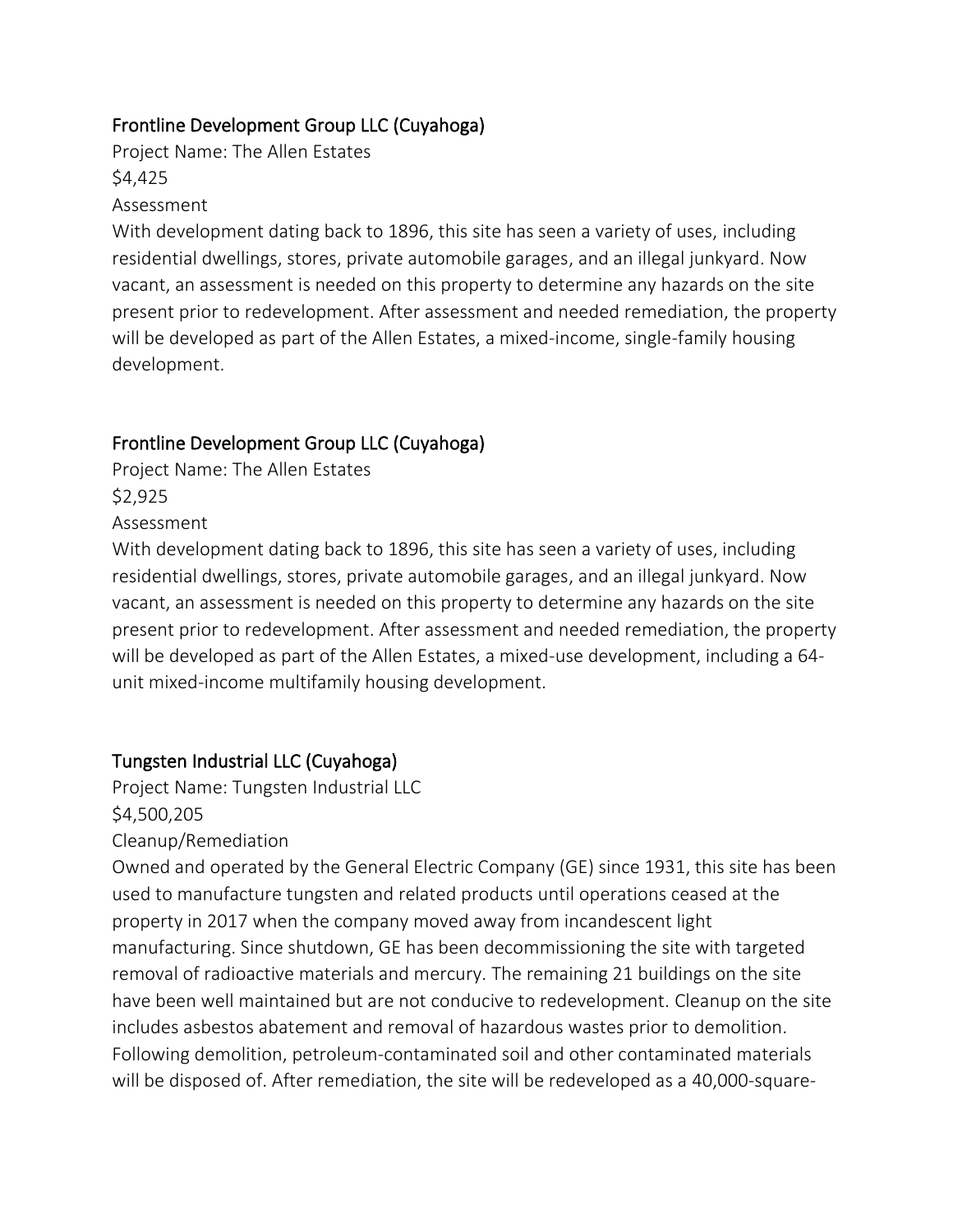foot industrial campus with warehouse and manufacturing buildings to meet the growing needs of industrial users in the market.

## Cleveland Metroparks (Cuyahoga)

Project Name: Cleveland Metroparks Zoo Restoration

\$1,173,771

Cleanup/Remediation

Developed as a foundry and manufacturing facility in 1900, the site served as a manufacturing facility until 2021 when Cleveland Metroparks acquired the property. Remediation activities on the site include asbestos abatement prior to demolition and contaminated soil disposal. Following remediation activities, the site will be incorporated into a redesigned entrance to the zoo.

## DROF WH I LLC (Cuyahoga)

Project Name: Remediation of the Former Walton Hills Ford Stamping Plant \$10 million

Cleanup/Remediation

This 108-acre property was acquired from the Ford Motor Company in January 2022 and has hosted manufacturing operations as early as 1954 as the Ford Walton Hills Stamping Plant. The facility was used for the stamping of automotive parts and utilized cyanide and lead heat treatment until the 1990s. Manufacturing ceased in 2015, and the property has been vacant since. The six remaining buildings are in fair condition but have suffered partial roof collapse and have environmental contaminants within the structures and underlying concrete slabs. Remediation activities include the removal of contaminated soils and hazardous materials, abatement of asbestos and industrial/chemical waste, and the installation of a groundwater monitoring program. After remediation and demolition, the site will be redeveloped as a modern distribution and manufacturing space with easy access to I-271 and I-480.

# City of Bedford Heights (Cuyahoga)

Project Name: Metadyne \$1,602,916 Cleanup/Remediation Originally developed in 1951, this property was acquired by the Lester Casting Corporation who operated the space from 1956 through 1985 and manufactured parts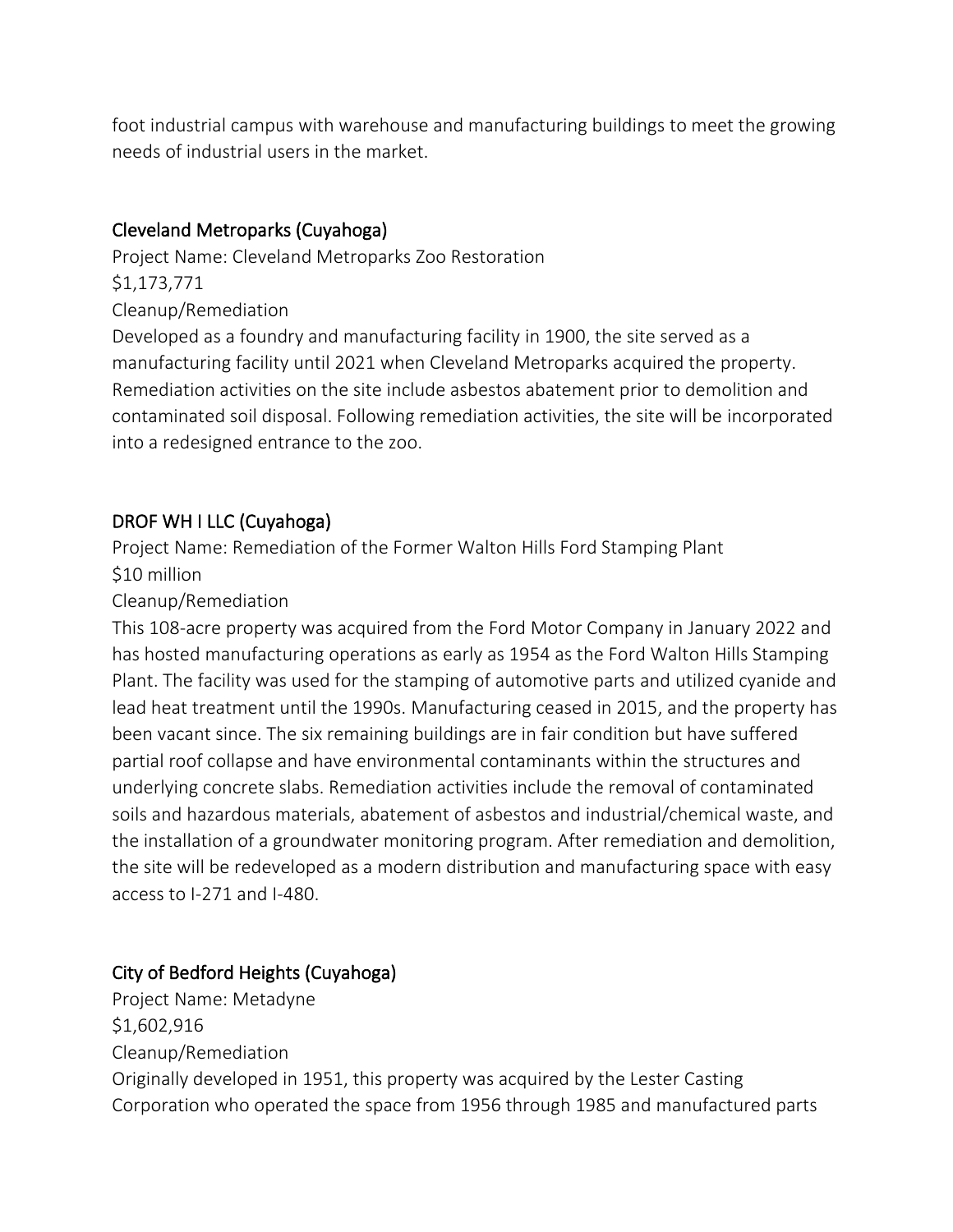for the auto industry. Operations on the property ceased in 2004 and the site has been primarily vacant since 2009. Cleanup activities include the demolition and remediation of a building on the property. After cleanup, the site will be redeveloped for industrial use.

#### Forest City Developers LLC (Cuyahoga)

Project Name: Old Cedar Power Plant/Tire Recycling Facility (Cuyahoga) \$287,000 Assessment

This property once housed the East Cleveland Railroad, the Cleveland Ice Machine Company, and other tenants until it was abandoned in 1979. Buildings on the property are in poor condition and a blight to the local community. After assessment and needed remediation, the site will be redeveloped as tire recycling facility.

## Defiance County Land Reutilization Corporation (Defiance)

Project Name: SK Tool Remediation \$800,000

Cleanup/Remediation

This 143,000-square-foot former manufacturing building was constructed in 1910 and served a variety of manufacturing uses. The SK Hand Tool Corporation managed the property from 1992 through 2019; buildings on the site were demolished in 2021. Remediation includes the removal of remaining concrete and soil. After cleanup, the site will be available for redevelopment.

## 2509 Hayes LLC (Erie)

Project Name: 2509 Hayes \$6,017,444 Cleanup/Remediation

This 129-acre property had minor manufacturing operations on the southeast portion of the property. General Motors acquired the property by 1945 and developed the site for manufacturing of automotive parts, primarily ball bearings and submarine components. A different company took over operations in 2008 and operated it through 2017. Cleanup activities include the disposal of contaminated waste and asbestos abatement and selective demolition throughout the site. After remediation, the remaining buildings will be renovated to be marketable for future development.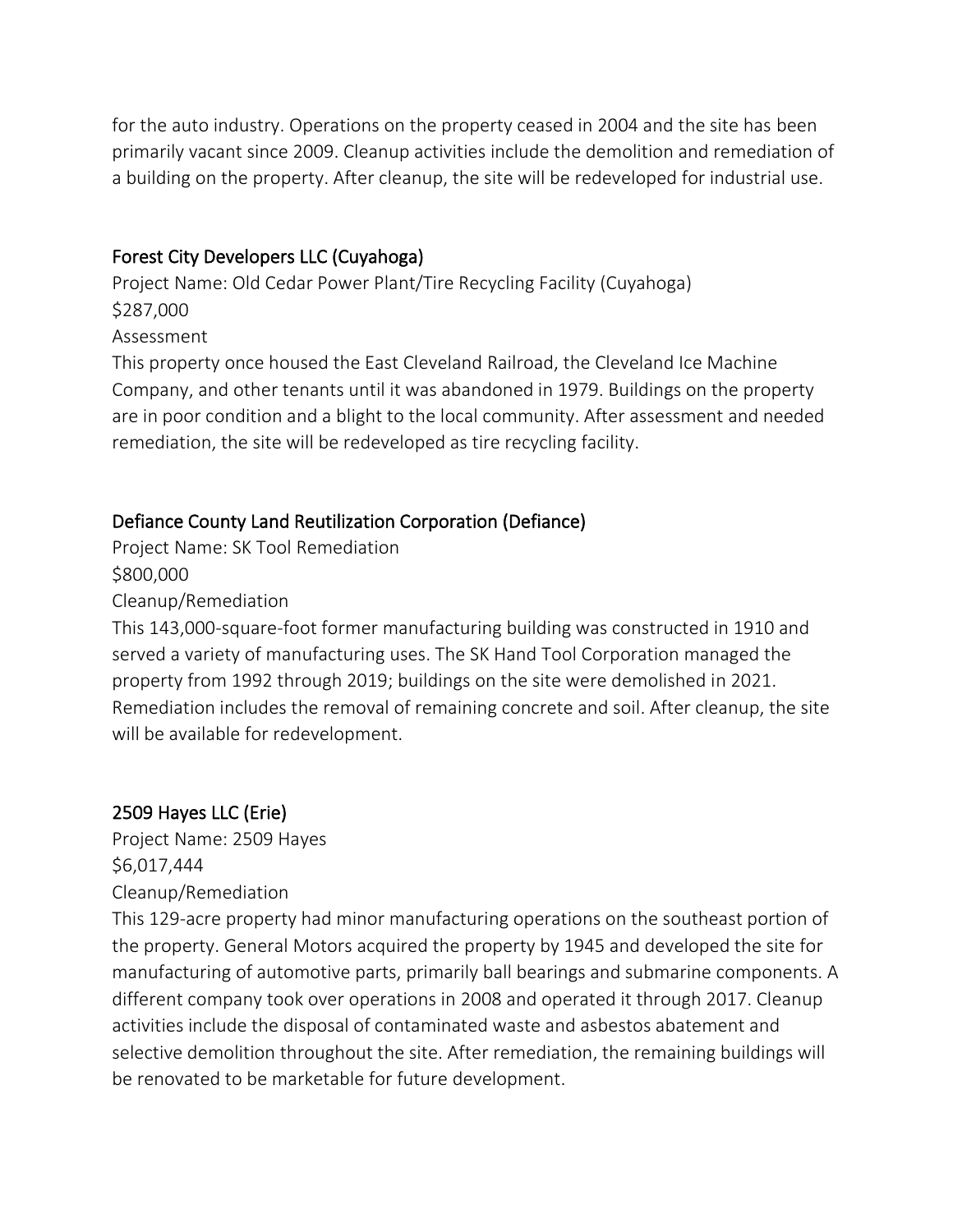## Fairfield County Land Reutilization Corporation (Fairfield)

Project Name: Former Bulk Petroleum Property \$278,617

#### Assessment

This property was first commercially developed in the 1960s and utilized for petroleum product storage and distribution until the late 1990s. Brownfield Remediation Funds will help assess the extent of any contamination, including groundwater and soil testing. After testing and needed remediation, this property would be once again developable for the city of Pickerington.

## LDG Multifamily, LLC (Franklin)

Project Name: 3515 E. Main Street \$5,662,500 Cleanup/Remediation

This property has been the site of a family-owned salvage yard since the 1930s. Three warehouse buildings remain on the site and are still used for current salvage operations but would require extensive remediation prior to redevelopment. Cleanup on the site includes removal of contaminated soil on the property. After remediation, the site will be redeveloped as workforce and market-rate housing along a prominent corridor in Whitehall.

## Half Baked Holdings, LLC (Franklin)

Project Name: Kroger Bakery Redevelopment \$3,113,983 Cleanup/Remediation

This nine-acre site along Columbus' Cleveland Avenue Corridor was the former home of the Kroger Bakery and Warehouse. The large regional grocery chain was the first grocer to create its own bakeries; this 1928 site was the eighth Kroger bakery created and was capable of producing 2,400 pounds of bread an hour and 43,000 crackers a day. Kroger operated the site for more than 90 years until operations ceased in 2019. Asbestos is present throughout the remaining building and will be remediated with Brownfield Remediation Program funds. After cleanup, the building will be a part of the larger Kroger Bakery redevelopment, including residential apartments, restaurant and commercial space, and office space.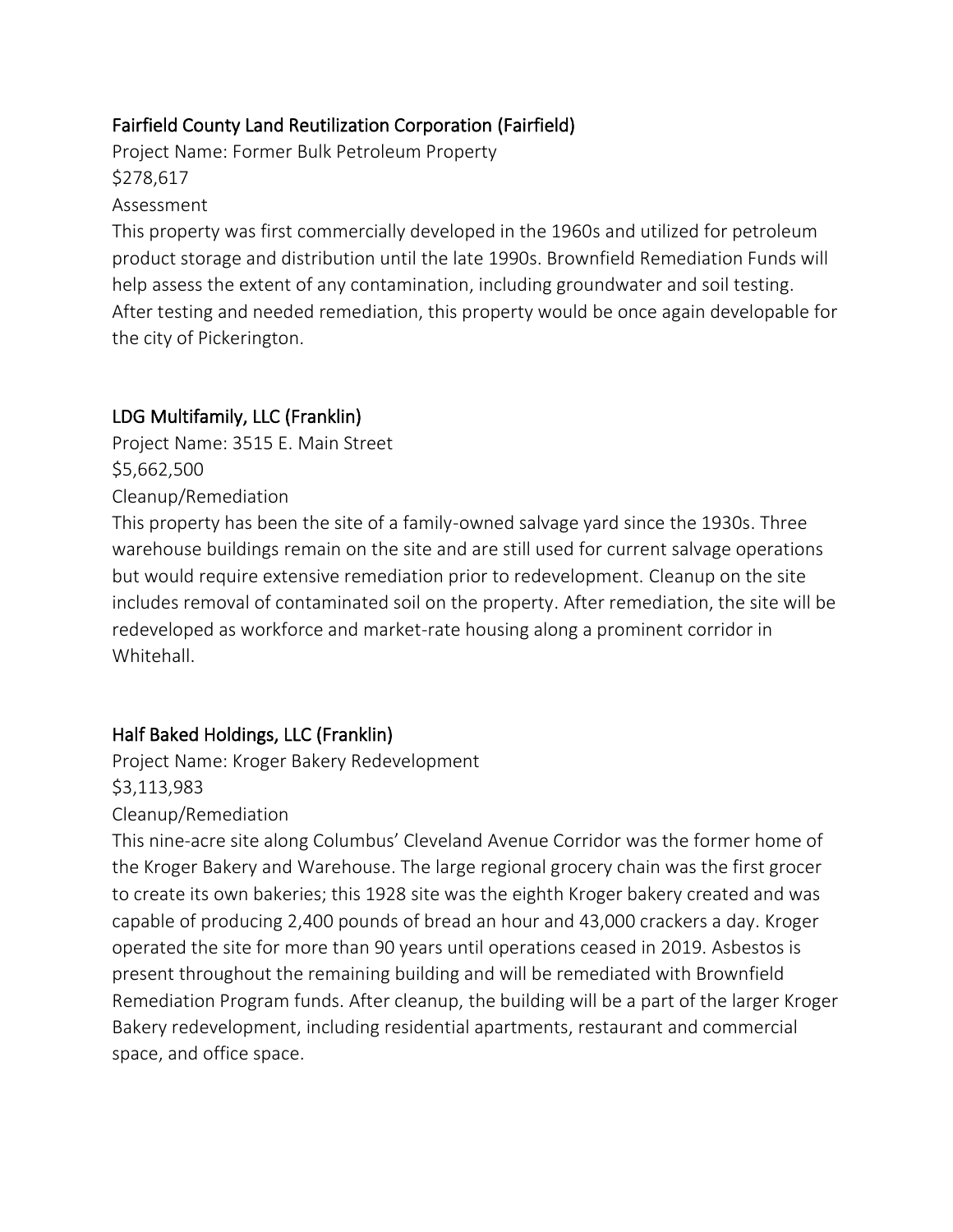## Half Baked South LLC (Franklin)

Project Name: Kroger Bakery Redevelopment - South Building \$1,666,697

#### Cleanup/Remediation

Formerly the Ford Assembly Plant, the building was constructed in 1914 as part of a wave of new Model T assembly plants across the U.S. Ford operated at the site until 1939 and was acquired by The Kroger Company in 1979, which utilized the factory to expand their bakery operations. Remediation activities include the abatement of asbestos present in the building. After remediation, the site will undergo a historic redevelopment and become part of the larger Kroger Bakery redevelopment, including residential apartments, restaurant and commercial space, and office space.

## Franklin County (Franklin)

Project Name: WestBend \$10 million Cleanup/Remediation

Operated as an auto salvage and stage facility since the late 1970s, this 50-acre property once housed a landfill that received municipal, construction, and industrial wastes. The four remaining buildings on the site will be demolished as part of the cleanup project, and the former landfill will be cleared, graded, and capped to prevent further contamination. After remediation, the property will be redeveloped as the WestBend development, a mixed-use project with 750 multifamily units with affordable housing options and a 12-acre public park.

## 5CL Properties LLC (Franklin)

Project Name: Strength

\$10 million

Cleanup/Remediation

The property was formerly a zinc oxide manufacturing facility. Operations ceased in the 1980s, and the site has been vacant since. Zinc oxide waste is present across the site and has been known to leak metals into shallow groundwater. Remediation on the site includes installation of an impervious cover remediation plan to limit zinc reaching groundwater and site regrading, hardscaping, and construction of a new groundwater treatment plant. After remediation, the site will be redeveloped as manufacturing and distribution space.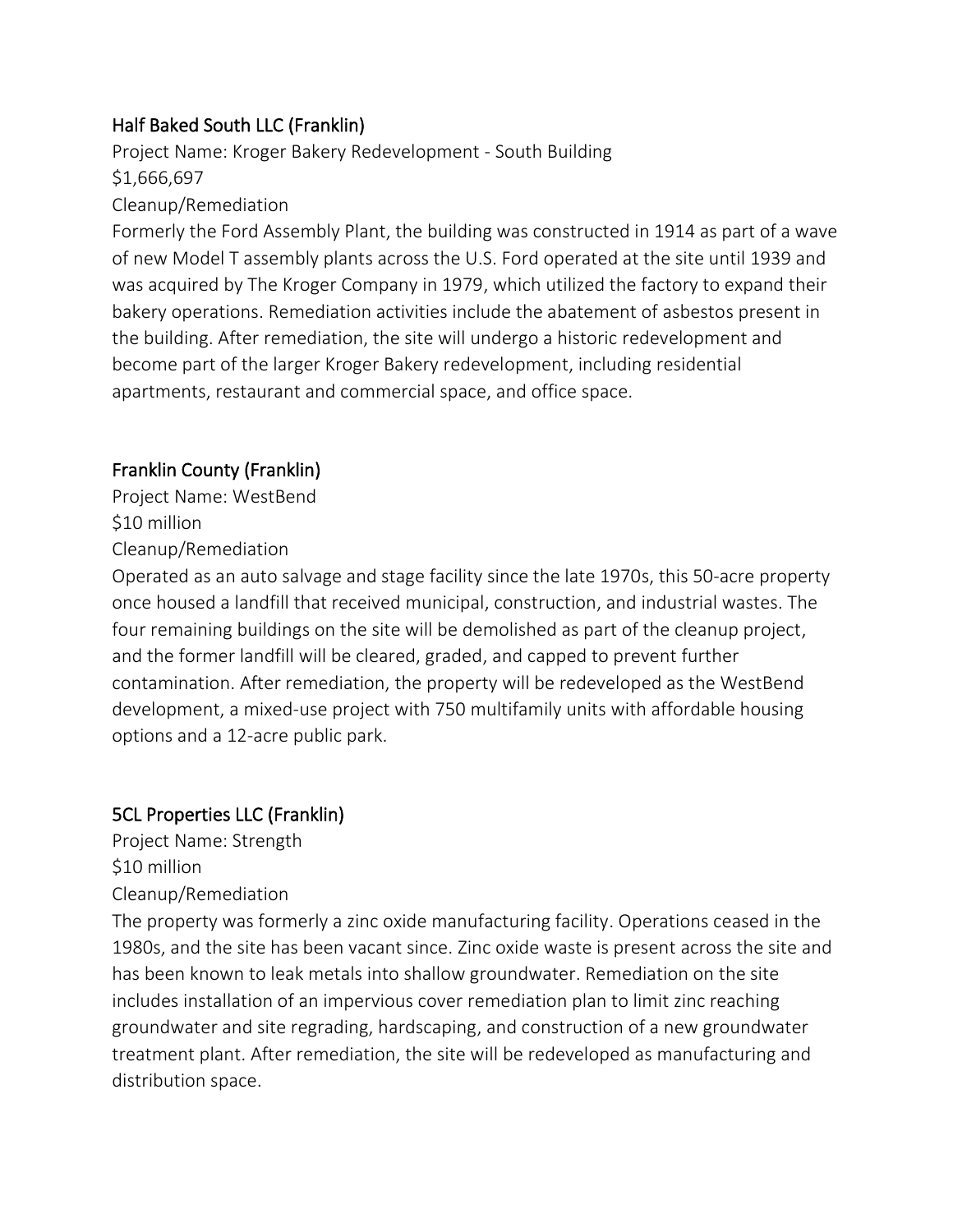## Steelton Holdings LLC (Franklin)

Property Name: Fort \$2,970,094 Cleanup/Remediation

Developed in the late 1800s for industrial use, this property was occupied by slaughterhouse packaging companies for the next 70 years. In the 1990s through 2010, the property operated as a transfer facility to collect and accumulate construction and demolition debris. The property is currently vacant and contains a significant amount of buried gypsum and waste that will require excavation and disposal prior to redevelopment. The buildings on the site are inhabitable and are slated to be demolished. Cleanup activities include the removal of hazardous materials and remediation efforts on the site. After cleanup, the property will be redeveloped as a mixed-use development including 120,000-square-feet of new commercial and restaurants, 33,000-square-feet of maker space and studios and over 500 units of mixedincome apartments, flats, and townhomes and 50 single-family units.

### Columbus Cassady, LLC (Franklin)

Project Name: Assessment of the Former Ralston Industries Property \$171,597

#### Assessment

This property has served a variety of industrial and commercial purposes since the late 1800s, including the Rarig Engineering Co. facility, a manufacturer of boilers, tanks, engines, blast furnaces, and rolling mill supplies. By the 1920s, railroad cars were manufactured on the site by the Ralston Steel Co. Ralston Industries Inc. purchased the property in the 1950s and the site served as commercial warehousing and distribution thereafter including light industrial tenants. An assessment is needed to determine any environmental contaminants available on the property. The site currently houses a variety of commercial and light industrial tenants, including general warehousing, food storage, restoration services, fitness training, and automotive services. After assessment and needed remediation, the owners plan to extend additional leases on the portion of the property that is being assessed.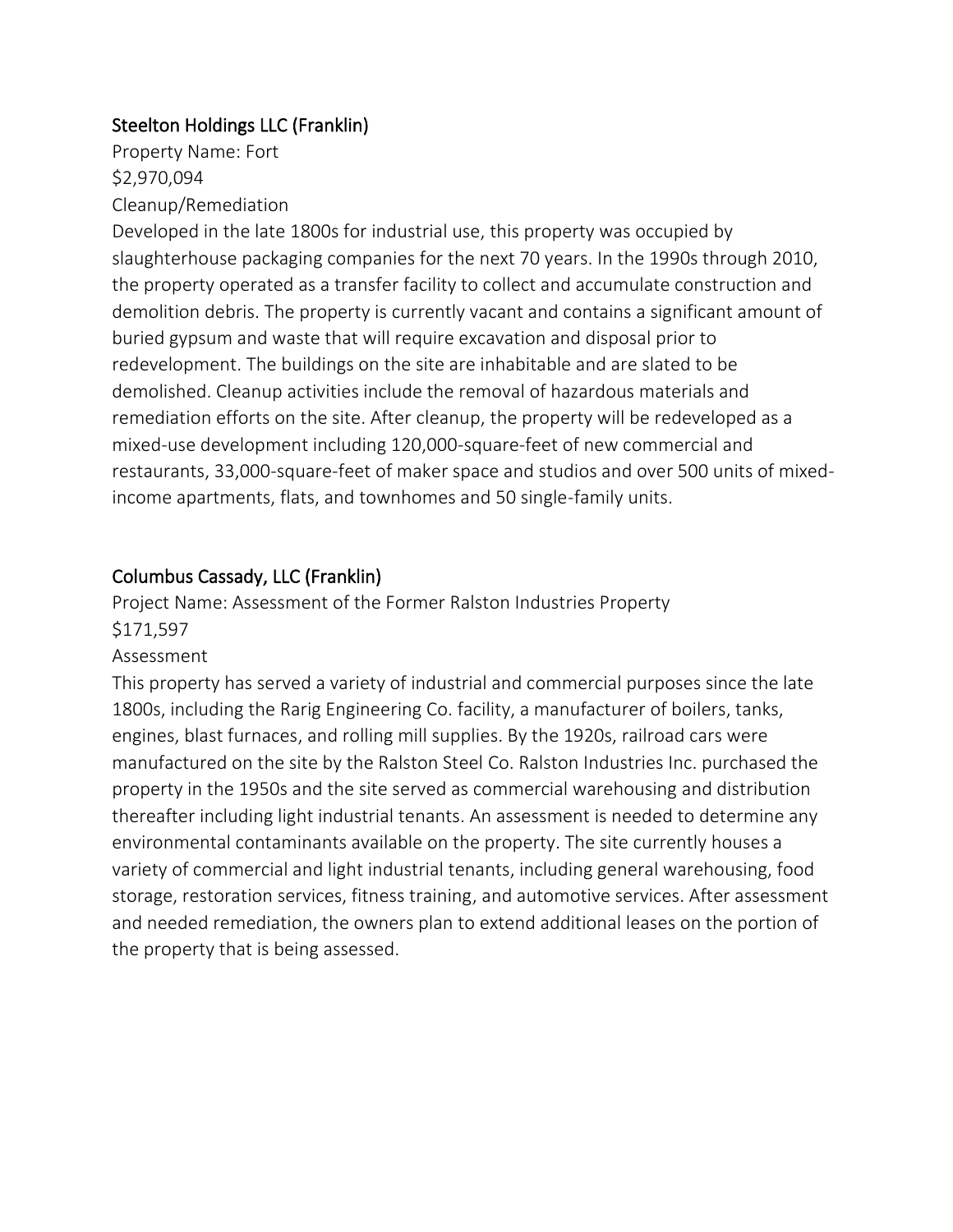## The Pizzuti Companies (Franklin)

Project Name: Astor Park Redevelopment

\$1,520,000

#### Cleanup/Remediation

This property was owned by the City of Columbus since 1925 and housed functions of the Water Department, Facilities Maintenance, City Engineer, and Street Maintenance throughout its history. Prior to the City of Columbus ownership, the site was utilized for various industrial uses. Remediation activities include soil management and risk management for contaminated soils during the construction of a garage, residential and office buildings on the property. The property is being redeveloped as a five-story, 247 unit residential apartment complex with a five-story parking garage and 120,000-squarefoot office building.

## Middleton Industrial Complex Inc. (Geauga)

Project Name: 16025 Johnson St. \$5,000 Assessment

Previously occupied by Johnson Rubber, the property was purchased by Middlefield Industrial Complex Inc. in 2008 and is currently occupied by the company. A large pile of dirt is present on the property and must be assessed prior to removal. After assessment, the dirt will be removed allowing for expansion on the property.

## City of Xenia (Greene)

Project Name: Hub District Remediation Cleanup/Remediation \$629,354

Originally developed in 1901 as home to the Xenia Gas & Light Company, the site later housed the Dayton Power and Light company. The property was sold to the Chemical Research Associates Co. in 1973 and then again in 1977 to an auto repair service. The property has been vacant since 2004. Cleanup includes remediation of the site and demolition of the buildings. After cleanup, the site will be developed as parking for a commercial development on an adjacent property.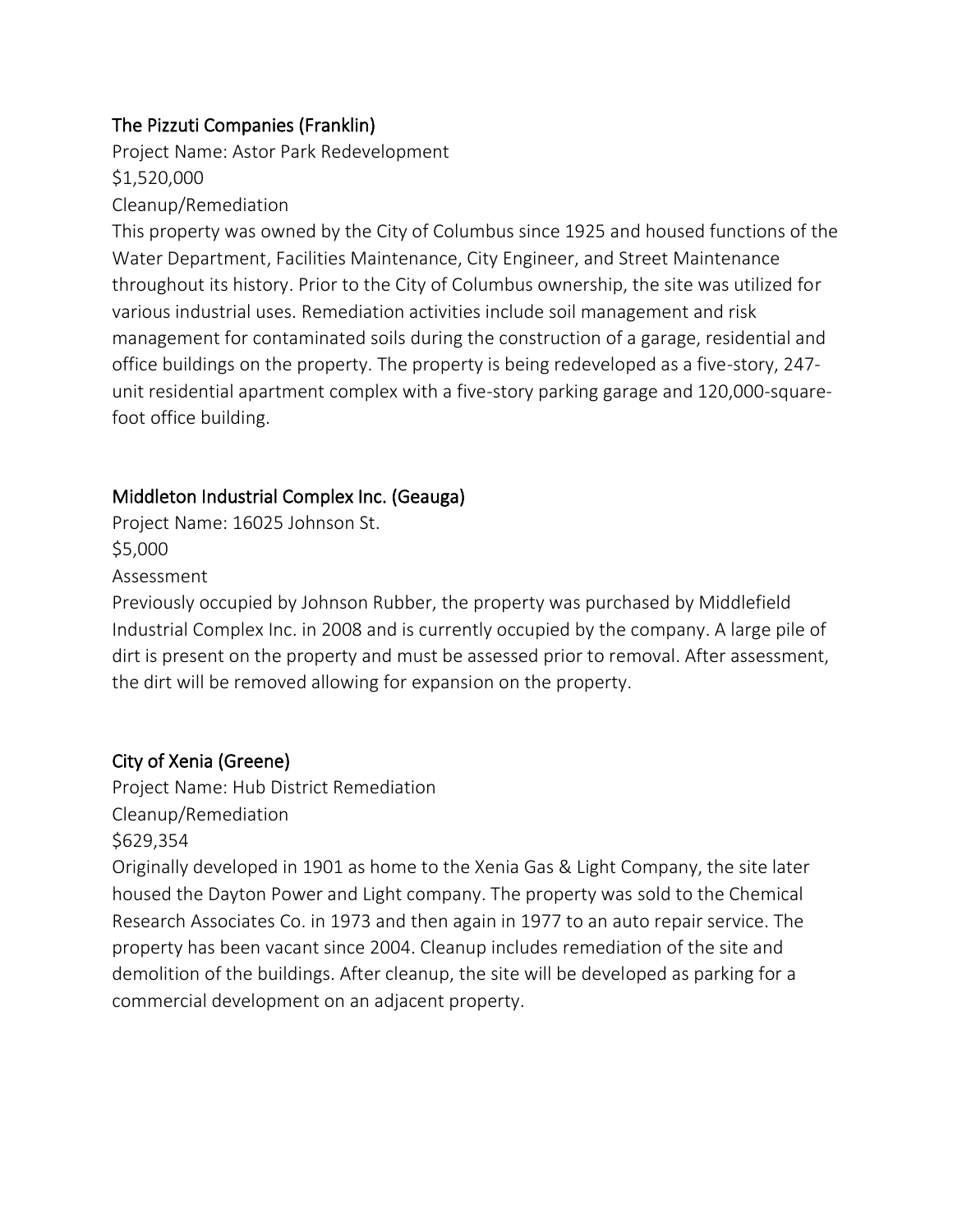## Port of Greater Cincinnati Development Authority (Hamilton)

Project Name: Centennial Industrial Park at Reading \$5,316,771

#### Cleanup/Remediation

Constructed in 1949, this facility was home to Carlisle Chemical works until 1970. Following that, the site continued to operate primarily as a chemical company until the facility was closed in 2014. The site has been vacant since then. Two of 28 buildings remain on the property and are in poor condition. Remediation efforts on the site include the removal of mercury-contaminated soil and oil-impacted concrete. The property will also undergo an asbestos abatement and demolition of the remaining buildings. After cleanup, the site will be part of an industrial park development for advanced manufacturing and market demands industrial space.

### Port of Greater Cincinnati Development Authority (Hamilton)

Project Name: Crosley Building Remediation

\$2,443,861.53

Cleanup/Remediation

Built in 1929 by Samuel Hannaford and Sons, the Crosley Building served as the home to the Crosley Radio Corporation until 1946. The site was used primarily for industrial purposes until it was abandoned in 2006 and was later condemned in 2012. The ninestory building is in poor condition and has asbestos and lead paint present throughout. After remediation of both, the building will be redeveloped as The Crosley, a 200-unit affordable housing project, including commercial and studio space and a rooftop garden and lounge space.

## Port of Greater Cincinnati Development Authority (Hamilton)

Project Name: 3401 Colerain

\$1,396,152

#### Cleanup/Remediation

This property is immediately adjacent to the former Crosley Building and manufacturing facility. The building was constructed in 1914 with additions in 1940. During that time, the property served as a support facility, including locker rooms and break rooms for the Crosley Radio Corporation. Most recently, the site served as manufacturing and office space for Reliable Castings. Remediation activities include asbestos abatement and capping of soil on the site. After remediation, the existing building will be demolished, and the site will be redeveloped as part of the Crosley Building development.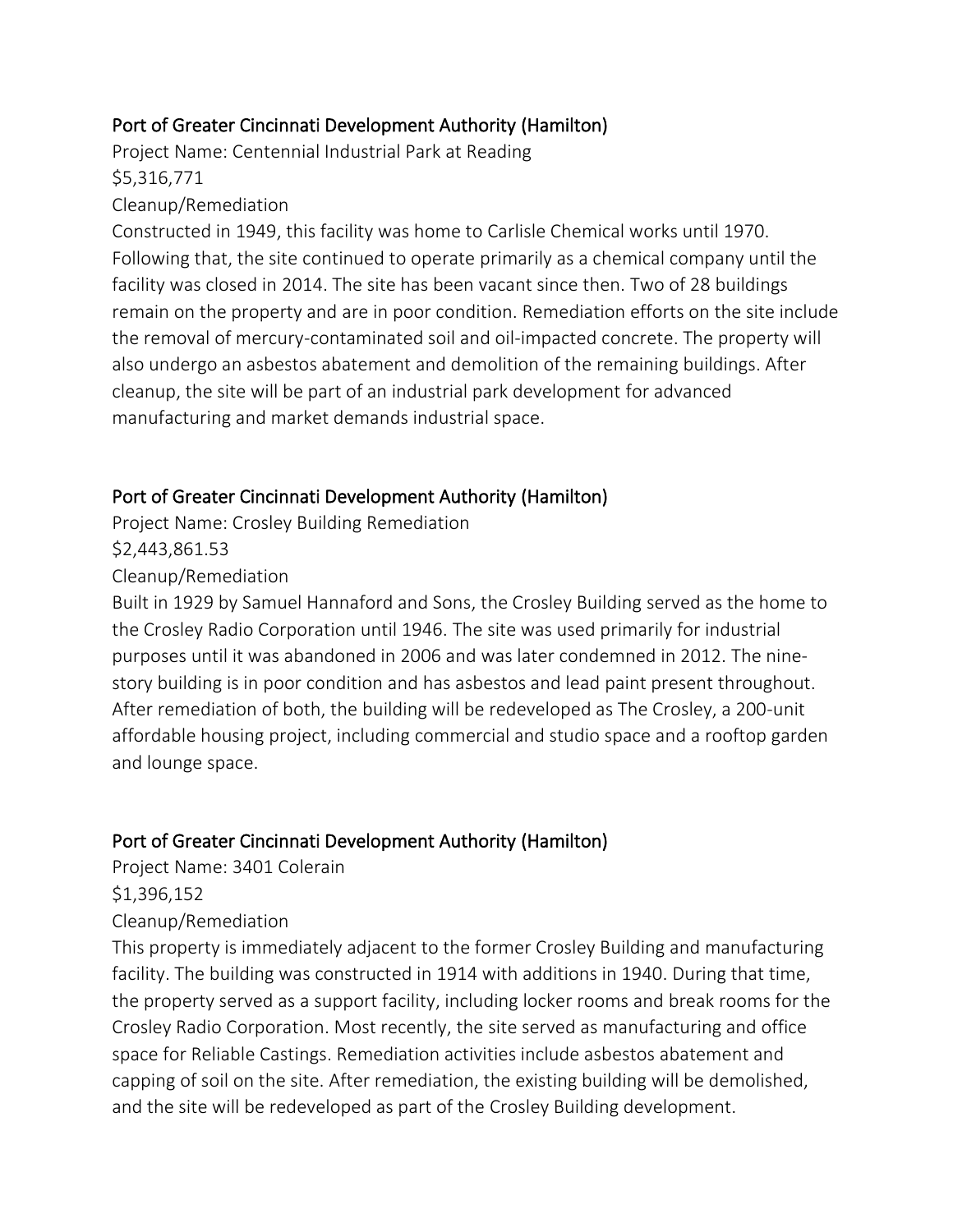## Port of Greater Cincinnati Development Authority (Hamilton)

Project Name: Model Laundry Facility

\$1 million

Cleanup/Remediation

Activity on this property dates to the late 1800s when the site was used as a planing and sawing mill. Later, the site was utilized as a plaster relief workshop, commercial dry cleaning, and automotive repair shop. Remediation activities include bioremediation and chemical oxidation on the site as well as disposal of impacted soil. The property is in Madisonville, a growing neighborhood that faces a housing supply shortage. After remediation, the site will be an attractive property for a mixed-use development.

# Port of Greater Cincinnati Development Authority (Hamilton)

Project Name: Lunkenheimer Foundry Remediation

\$1,721,250

Cleanup/Remediation

Constructed in 1908 for the Lunkenheimer Foundry, this 150,000-square-foot building was once home to manufacturing of bronze, iron, and cast steel valves. The deteriorating building has been vacant since 2017, and four underground storage tanks and substantial amounts of lead paint, asbestos, and sub-soil contamination are present on the site. After remediation of contaminated substances, the development authority plans to prepare the site for redevelopment.

# Port of Greater Cincinnati Development Authority (Hamilton)

Project Name: Lower Mill Creek Area Wide Urban Setting Designation \$135,000

# Assessment

This property is located along the Mill Creek Corridor in Hamilton County and part of a history of industry in Greater Cincinnati. Because of industrial use and the property's location along the creek, it must undergo a groundwater assessment prior to redevelopment. After assessment and any needed remediation, the Port plans to redevelop the property as part of a larger industrial redevelopment strategy.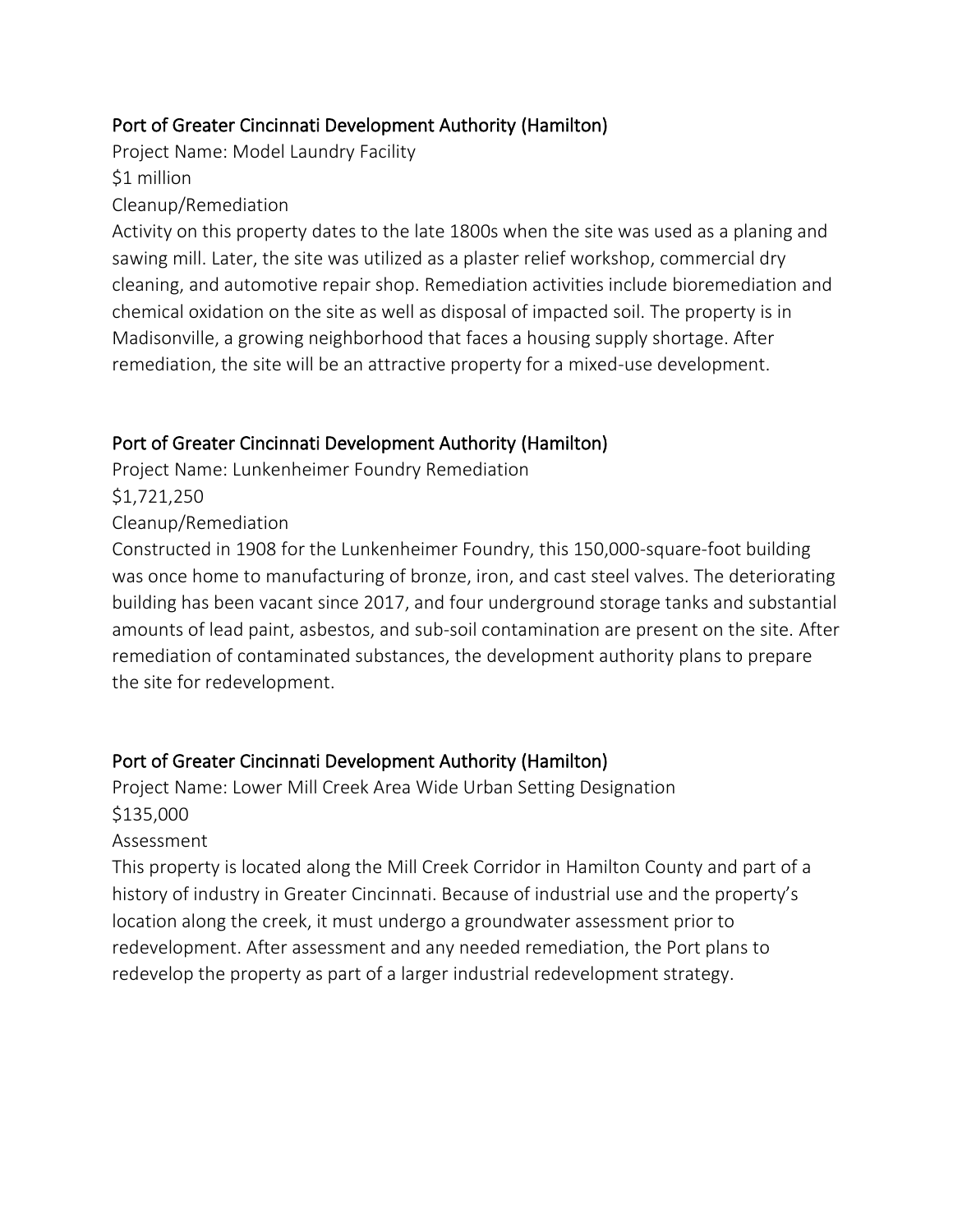## Village of Lockland (Hamilton)

Project Name: Former Celotex \$520,000

Cleanup/Remediation

Originally developed in 1904, this property served a variety of industrial uses including a roofing mill, filler building, and grinder house. A research laboratory was constructed on the south portion of the property in 1937. A 1999 assessment found environmental contaminants in need of remediation. Cleanup on the property includes removal of buried waste petroleum tar and contaminated soil. After remediation, a 20,000-squarefoot building will be constructed to house two commercial companies.

## Reed Hartman Grooms Development LLC (Hamilton)

Project Name: Innovation Centre \$4,575,000

Cleanup/Remediation

This 400,000-square-foot site was constructed in 1978 by Proctor and Gamble to serve as their production research and development campus. Cleanup activities include the abatement and demolition of the building in addition to the removal of underground utilities for the property. After remediation, a new connector road will be constructed on the site and the remaining property will be available for redevelopment.

# Jefferson County Port Authority (Jefferson)

Project Name: JSW Steel USA Ohio - Mingo Junction VAP \$300,000 Assessment

Originally developed by 1900, this site has since been used for steel-making and related manufacturing. An economic and employment asset in Jefferson County, the current owners plan to modernize and expand the current facility, but an environmental assessment is needed to do so. Brownfield Remediation Program funds will help to test environmental issues originating from prior owners and uses.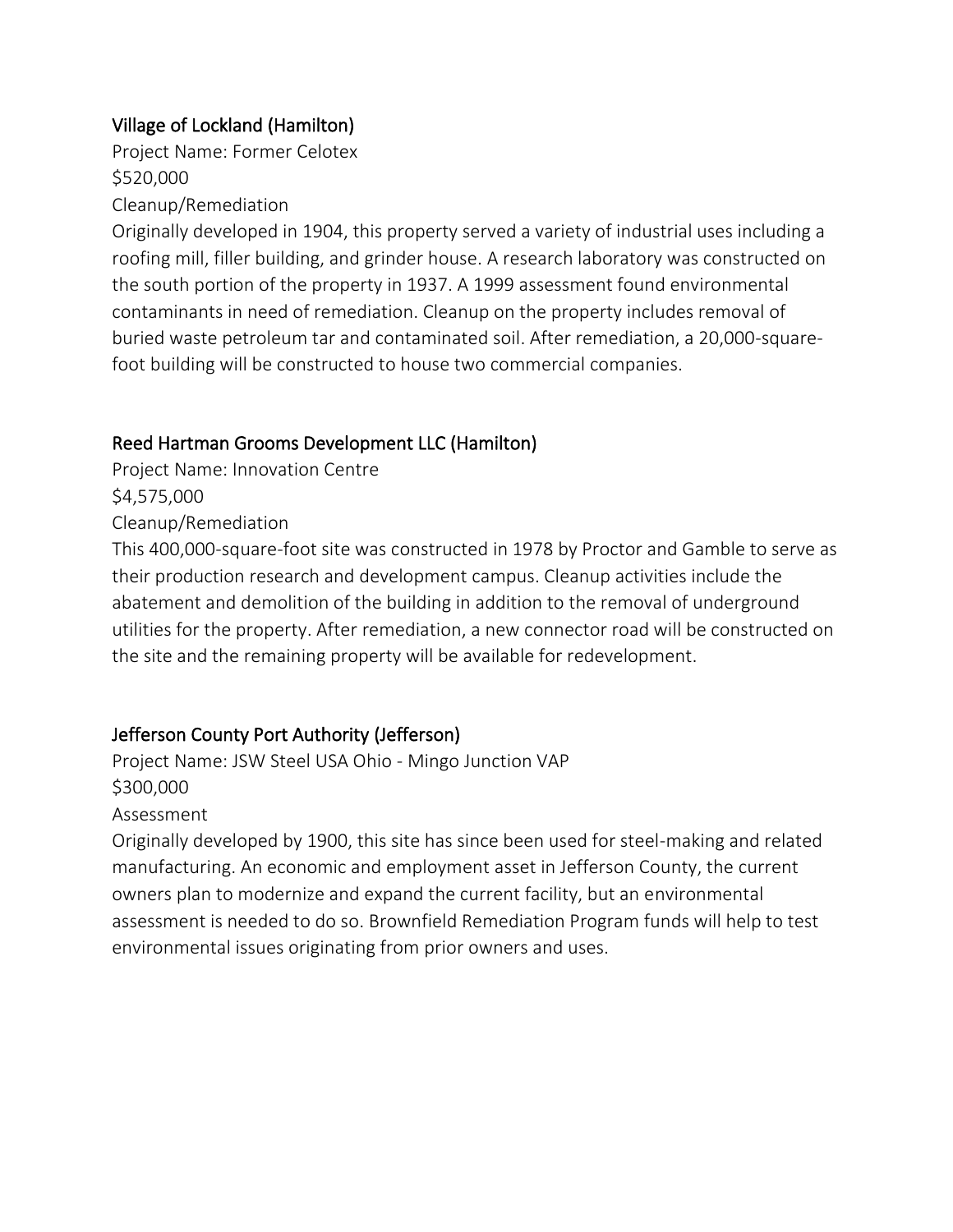## Jefferson County Port Authority (Jefferson)

Project Name: Former American Cleaners \$190,000

#### Assessment

Original development on this site dates to 1910 when the property was used as a grocery store and later converted into an appliance store and eventually a dry-cleaning business. The American Dry Cleaners operated on the site for approximately 45 years before closing operations in the 1990s. The building was demolished in 2021 by the land bank. An assessment of the soil and groundwater is needed to determine any contamination from the dry cleaner operations. After assessment, the land bank plans to sell the property to an adjacent property owner for residential or commercial redevelopment.

## Jefferson County Port Authority (Jefferson)

Project Name: 256 S. Third Street Redevelopment \$210,000

Assessment

Operating as a commercial gas station since at least 1973, a documented petroleum release occurred on the site in the mid-2000s. Four underground storage tanks are also present on the property and have been out of service since 2008. Assessment activities include identifying the location and extent of contamination in addition to testing of soil and groundwater. After assessment, the Port Authority plans to prepare the site for redevelopment.

# Jefferson County Port Authority (Jefferson)

Project Name: R&T Properties Toronto Ohio \$75,000

Assessment

Formerly a clay pipe manufacturing campus from 1892 until 1980, this property has been vacant since those operations ceased. One structure remains on the site and is in poor condition. Site assessments will be completed on the property to determine if a petroleum release occurred in addition to soil and groundwater testing. After assessment and needed remediation, the current owner plans to sell the property for commercial or industrial redevelopment.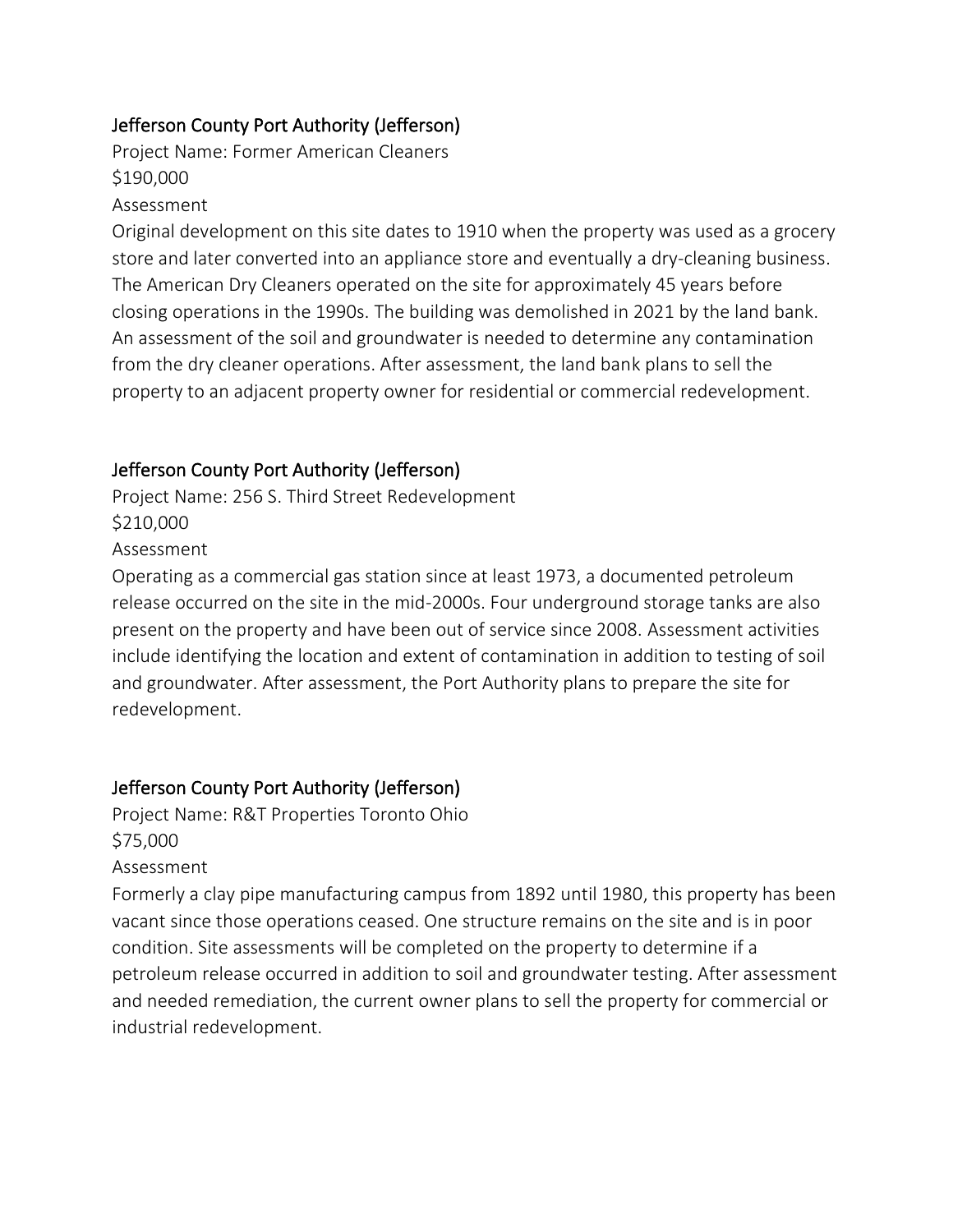# Uptown Mentor LLC (Lake)

Project Name: Uptown Mentor \$119,745

#### Cleanup/Remediation

Made up of six previously separate parcels, this property occupies four acres in Uptown Mentor. Multiple structures exist on the property that are dilapidated and an eyesore to the community. Prior to becoming vacant, these buildings were home to Mentor Hardware, a fitness studio, and temporary construction offices. Brownfield Remediation Program funds will include isolating and plugging a methane gas leak and excavating soil on the property. After remediation, the property owner plans to demolish the remaining buildings and redevelop the site as part of the Uptown Mentor Development, a pedestrian-friendly, mixed-use development with restaurant and retail space, offices, and recreation space.

### Painesville Tower LLC (Lake)

Project Name: Lake National Bank Building \$655,000

#### Cleanup/Remediation

The former Lake County National Bank Building was constructed in 1957 and 1967, respectively, and consists of the original three-story building and the later five-story addition. The property has been occupied by many banks throughout its history, most recently Chase Bank, but has been vacant for many years. Remediation on the site includes the abatement of asbestos present throughout the property. After remediation, rehabilitation work on the site will commence, redeveloping the property as dormitorystyle housing for students of nearby Lake Erie College.

## City of Painesville (Lake)

Project Name: Painesville Plaza Hotel Site \$613,113

#### Cleanup/Remediation

Originally developed as early as 1884, numerous operations have occurred on the site, including the Painesville Brewery, the U.S. Metallic Binding Company, and a Holiday Inn built on the site in 1969. The property has primarily been vacant since 1975. Remediation activities include the removal of lead-contaminated soil and installation of a groundwater use restriction. After remediation, the property will be redeveloped as a mixed-use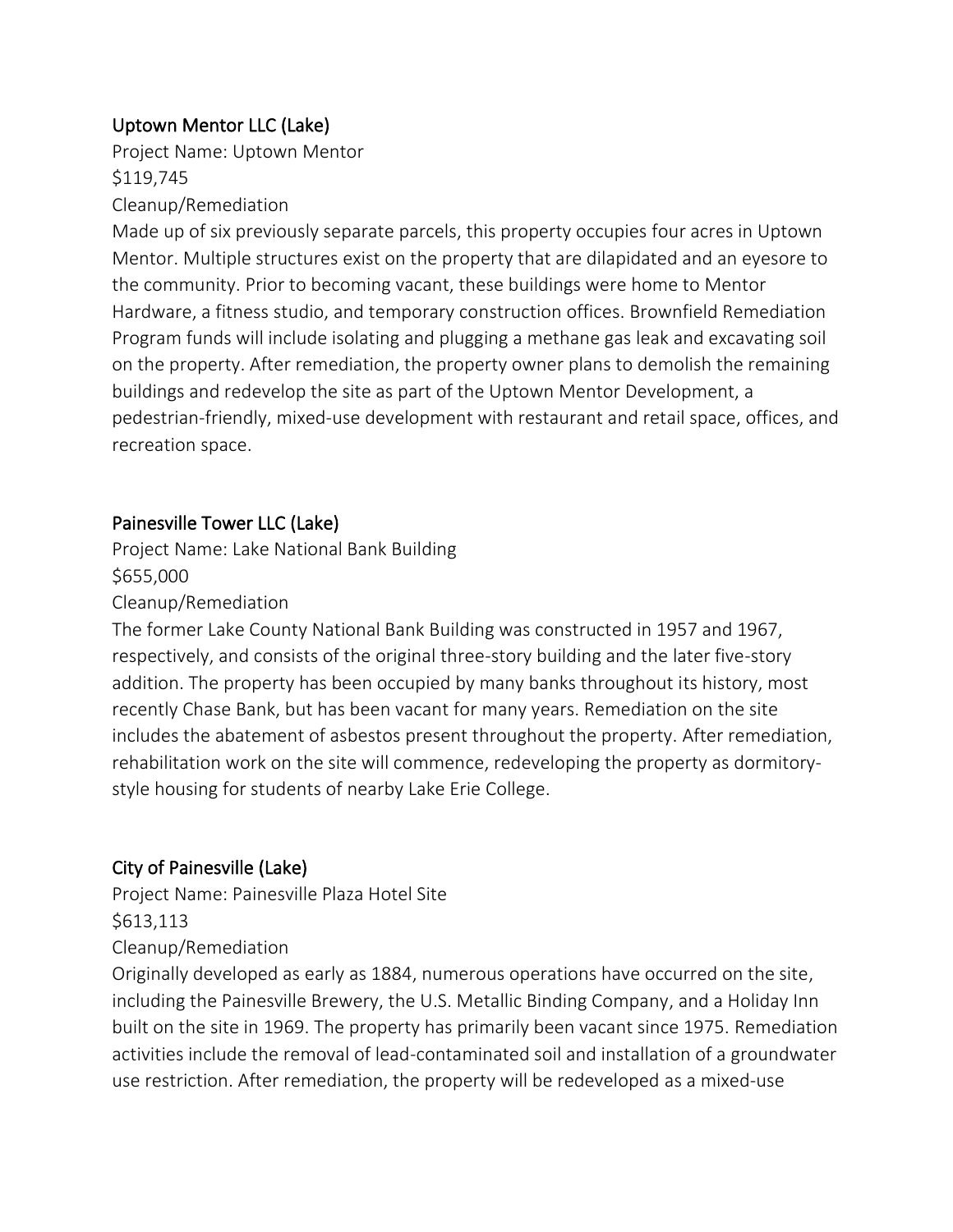development, including a 120-unit apartment building and 20,000-square-feet of retail, restaurant, and brewery space.

## Lawrence County Port Authority (Lawrence)

Project Name: South Point Biomass Site - Remediation \$3,239,250

Cleanup/Remediation

From the 1940s to the late 1990s, various chemical plants producing ammonia, urea, melamine, fertilizer, ethanol, and formaldehyde operated on the property and the surrounding area. Brownfield Remediation Program funds will assist with the removal and disposal of asbestos-containing materials present throughout the property. After remediation, the site will be available for economic development efforts underway at the Point Industrial Park.

## City of Lorain (Lorain)

Project Name: Stove Works Brownfield Revitalization \$709,167

Cleanup/Remediation

Originally developed in 1894 by the National Vapor Stove and Manufacturing Company, this site served as a production facility for heaters, stoves, and furnaces. Those operations ceased in 1954, and the site was occupied by various industrial uses until 1981, after which it became a blighted dumping ground. Remediation on the site includes the removal of contaminated surface soil. After cleanup, the site will be redeveloped as 70 owner-occupied affordable housing units.

## Toledo Zoological Society (Lucas)

Project Name: Toledo Zoo Parking Lot Project \$9,297,996 Cleanup/Remediation

This 23-acre site has a long history of industrial uses, dating to 1888. Previous remediation activities have been attempted, but environmental concerns remain. The site will be redeveloped as an asphalt-paved parking lot, which will subsequently prevent any direct contact with petroleum and any other hazardous substances. Management of contaminated soil and/or groundwater will be completed, if necessary. The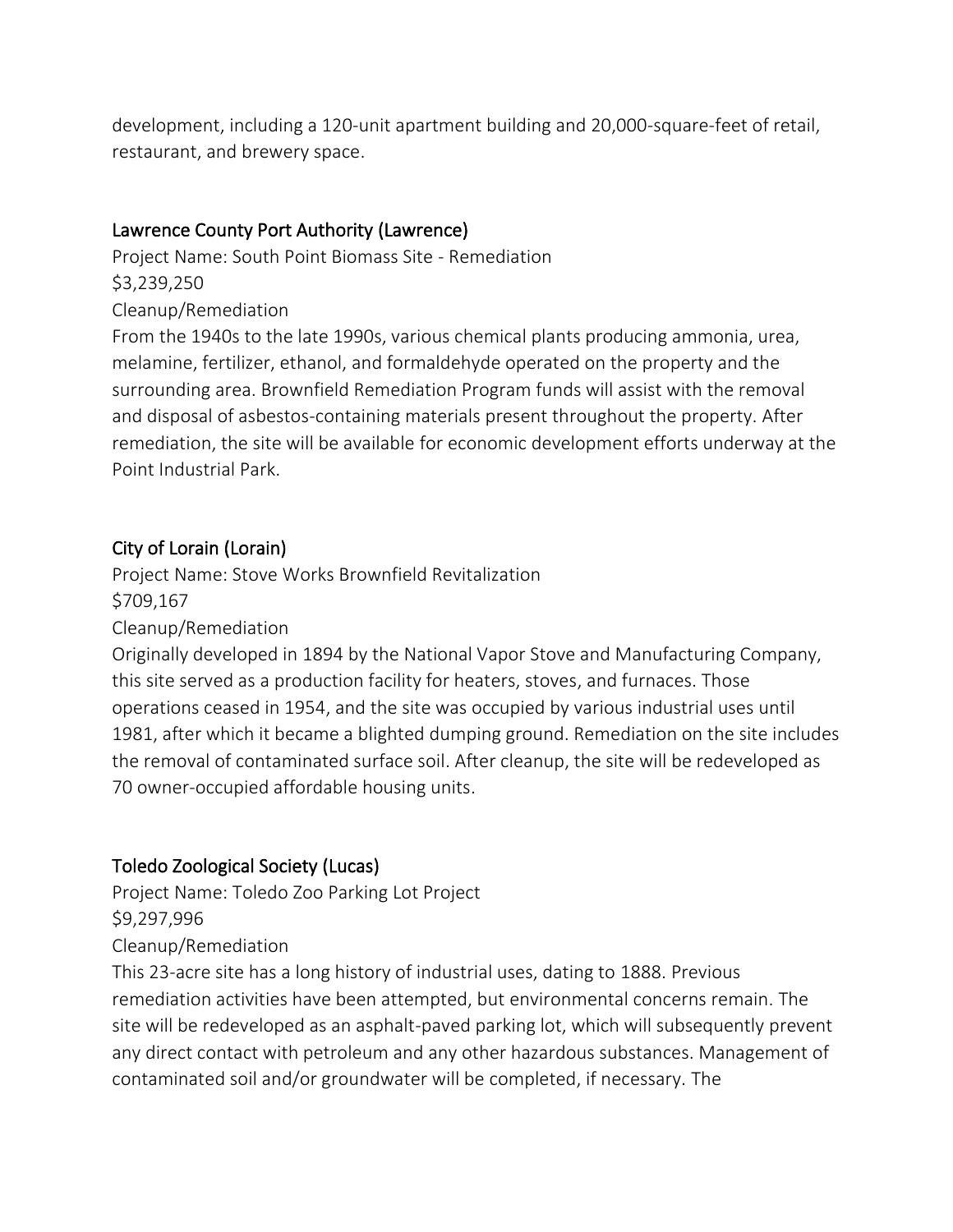redevelopment is part of a larger initiative to redesign the Toledo Zoo entrance and expand exhibit space.

### Westgate Village Retail LLC (Lucas)

Project Name: 3408 W. Central Avenue \$1,276,796 Cleanup/Remediation

This property is the location of a former Sears department store and an auto repair shop. Both buildings have been vacant for a number of years and will be demolished after abatement of asbestos as well as soil and groundwater remediation. After cleanup, the site will be redeveloped as a mixed-used project.

### Lucas County Land Reutilization Corporation (Lucas)

Project Name: Elm Warehouse Redevelopment \$52,125 Cleanup/Remediation

Constructed in 1926, the Elm Warehouse in North Toledo is a six-story, 99,000-squarefoot commercial warehouse. The property has been vacant since the early 2000s and is in deteriorating condition. Remediation activities include the abatement of asbestos, which will allow for the property to be demolished safely. After demolition, the site will be prepared for redevelopment.

#### Lucas County Land Reutilization Corporation (Lucas)

Project Name: Nicholas Building Redevelopment \$393,750

Cleanup/Remediation

Originally constructed in 1904, the Nicholas Building was one of the earliest skyscrapers in Ohio. The building was primarily utilized for commercial offices, most recently as the Fifth Third Bank Toledo headquarters. The building was shuttered in 2010 and has been vacant since. Asbestos present throughout the building will be abated, allowing for redevelopment. The building will be redeveloped into market-rate residential apartments with commercial space on the first and second floors.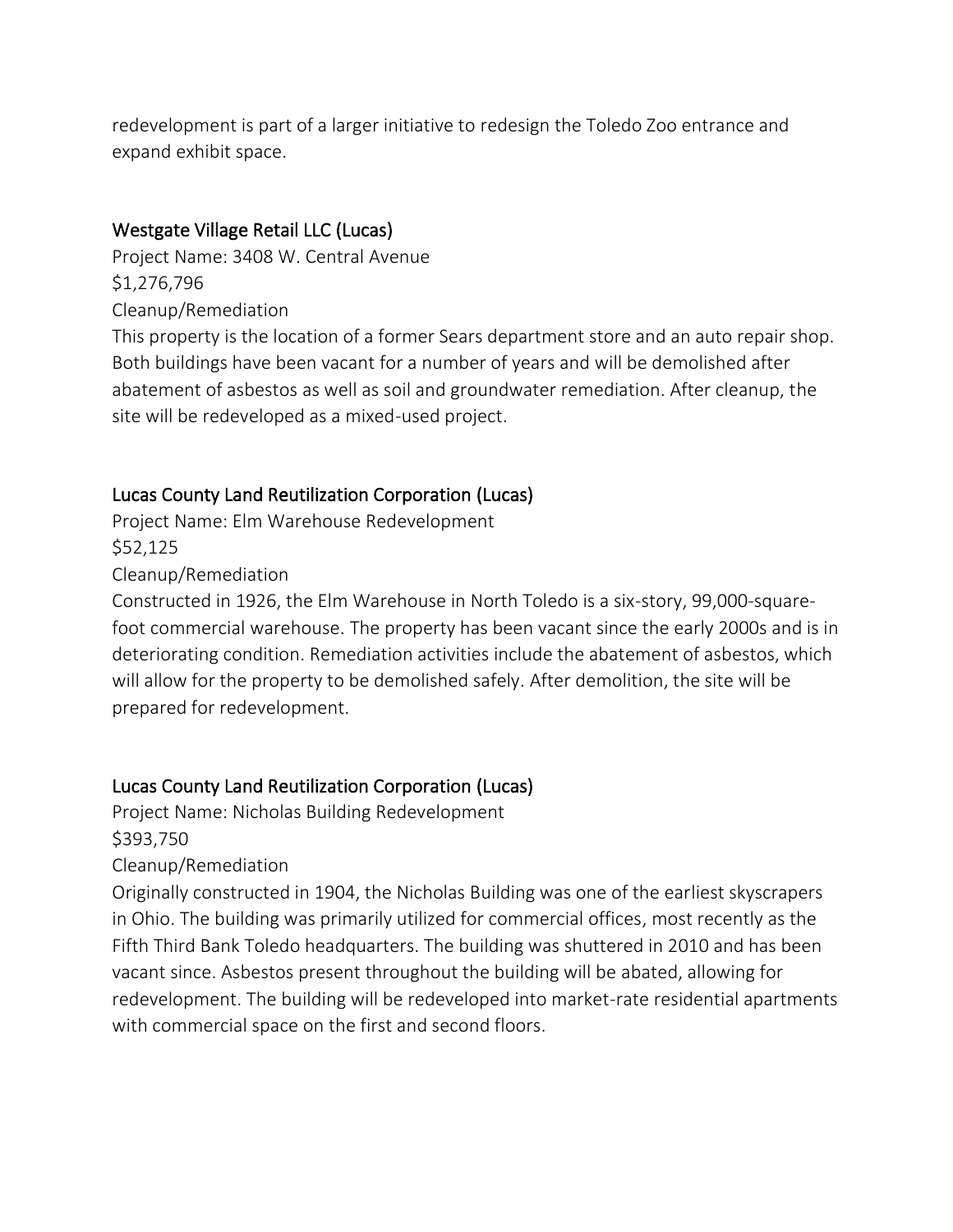## Lucas County (Lucas)

Project Name: Asbestos Removal at 3210 Monroe \$117,562 Cleanup/Remediation

This building is the former site of the Lucas County Department of Job and Family Services, which vacated the property in 2021. Remediation activities include the abatement of asbestos prior to demolition. After cleanup, the property will become the new site for the Lucas County Department of Facilities Operations.

## Lucas County (Lucas)

Project Name: South Avenue & Kuhlman Drive Fill Area Assessment \$81,277 Assessment This 21-acre property was primarily used for landfilling operations between 1950 and 1957. The property remains vacant and unimproved. Because of its use as a former disposal facility, the site must undergo assessment prior to any redevelopment. After assessment and any needed remediation, the Lucas County Solid Waste Management District plans to develop the site into a residential curbside recycling process facility.

# Toledo Innovation Center Landlord LLC (Lucas)

Project Name: Toledo Innovation Center Brownfield Remediation \$653,038

Cleanup/Remediation

Constructed in 1911, this historic building was the Toledo Central Post Office. The Postal Service sold the property to Toledo Public Schools, which operated there until the early 1990s, and it has been vacant since. Remediation activities include removal of asbestoscontaining material prior to renovation. After cleanup, the site will be redeveloped as the Toledo Innovation Center, a state-of-the-art innovation technology training facility for local entrepreneurs and apprentices.

## NorthPoint Development (Lucas)

Project Name: Toledo Trade Center \$9,955,326 Cleanup/Remediation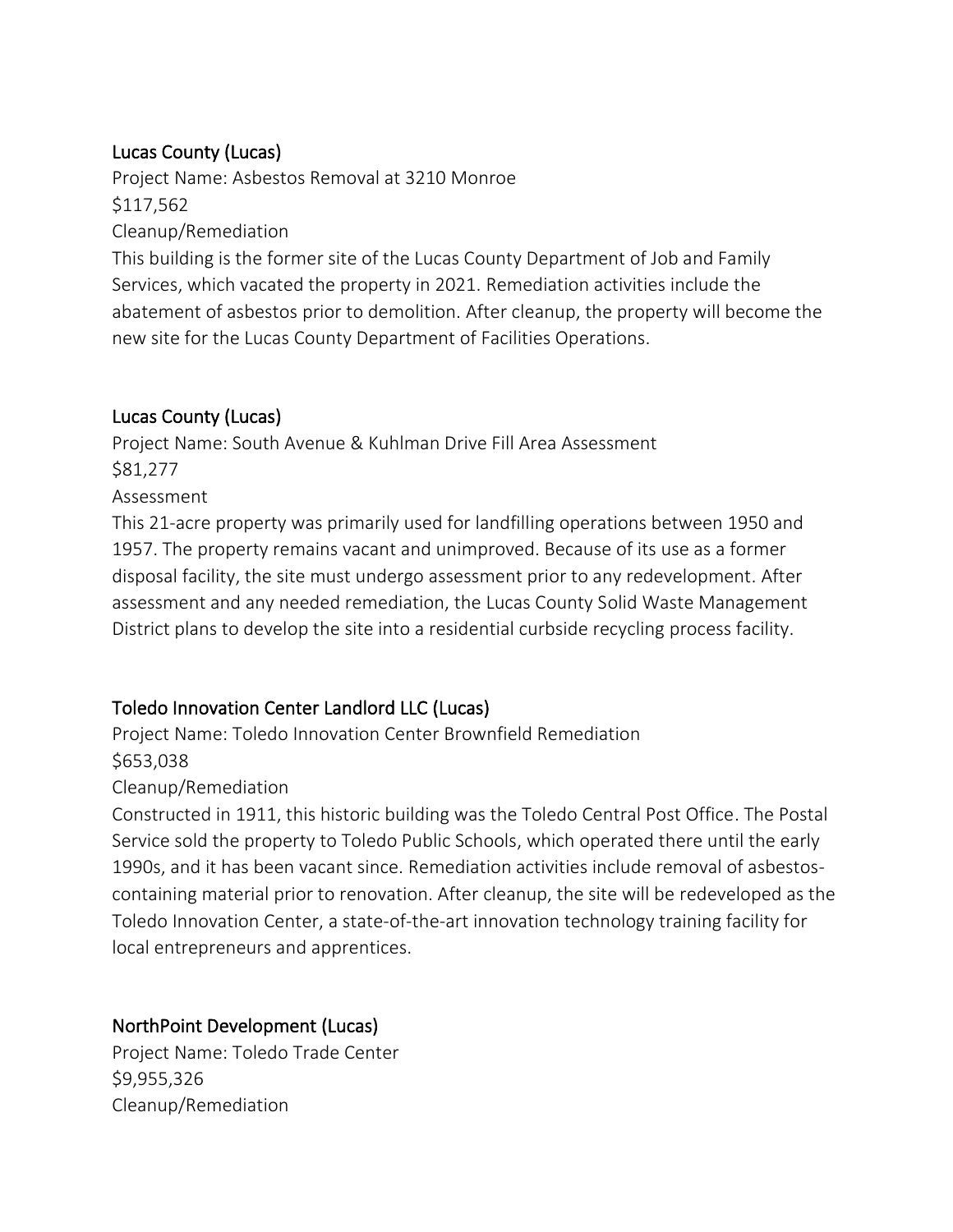This long-abandoned property is one of the largest brownfield sites in the Toledo area. Multiple operations existed on the property, including a mobile home park, a commercial/municipal airfield, and most recently the former North Towne Square Mall. The mall ceased operations in 2003, and buildings on the property were demolished in 2013 and 2014. Remediation on the site includes water, sewer, stormwater, and addressing the arsenic-impacted groundwater. After cleanup, the site will be redeveloped by NorthPoint Development for two state-of-the-art industrial buildings.

## Western Reserve Port Authority (Mahoning)

Project Name: CASTLO Area A \$496,000 Cleanup/Remediation

This five-acre property was once part of the Youngstown Sheet and Tub Struthers division. Two structures sit on the property and require remediation prior to rehabilitation. Metal and petroleum contaminants will be removed from the site in addition to groundwater remedial activities. After cleanup, the site will be redeveloped as a mixed-use facility, supporting a new retail outlet, indoor sports training, and small manufacturing operations. Site acreage along the Yellow Creek and Mahoning River will become public park and a gathering space for outdoor activities.

# Mahoning County Land Reutilization Corporation (Mahoning)

Project Name: Former Royal China Facility Sebring \$1,492,670

Cleanup/Remediation

Constructed in the 1890s, this property was once home to the Royal Sebring China Co. The pottery closed permanently in 1986 and was later used as a storage facility. A 2010 fire damaged many of the buildings on the property, which were later demolished. Chemicals from the pottery operations are present throughout the site. Remediation will occur in the former shop, glazing, and kiln areas as well as any water on the property. Contaminated soil will also be removed. After remediation, the site will be available for redevelopment.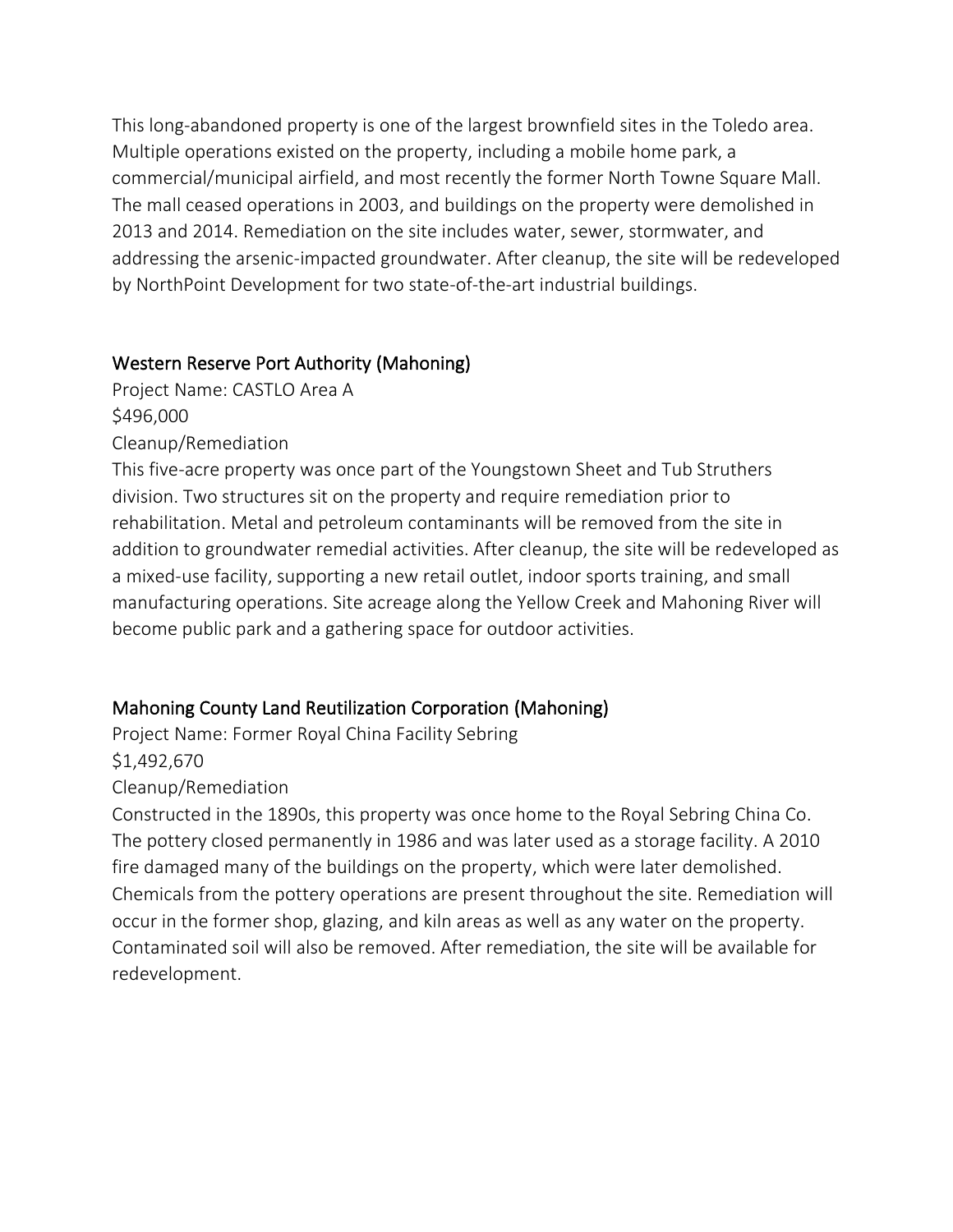### Mahoning County Land Reutilization Corporation (Mahoning)

Project Name: 131 W. Woodland \$149,803

Cleanup/Remediation

Utilized as a house of worship from 1926 to 2016, this site has been vacant for many years and is beyond reasonable repair. Asbestos is present throughout the site and must be remediated prior to demolition. After demolition, the property will be redeveloped as a 30-unit, two- and three-bedroom affordable housing townhouse complex. The development would be the first housing credit property funded in more than 15 years in Mahoning County and will bring much-needed, affordable housing to Youngstown.

## Mahoning County Land Reutilization Corporation (Mahoning)

Project Name: 2307 Market St.

\$86,887

Cleanup/Remediation

Built in 1921, this building operated as the Fairmont Ice Cream Shop in the late 1940s and 1950s. After that, the building housed a series of bars with apartments on the upper levels. The building has been vacant for more than a decade and is beyond reasonable repair. Remediation activities include the removal of asbestos-containing materials and disposal of hazardous material prior to demolition. After cleanup, the land bank plans to utilize the site for Transit-Oriented Development.

## Mahoning County Land Reutilization Corporation (Mahoning)

Project Name: 20 Federal Redevelopment

\$6,962,250

Cleanup/Remediation

Dating to 1875 as the flagship location of Strouss, a locally owned department store chain, the building was once a downtown destination that featured eight floors of shopping, a lunch counter, annual Thanksgiving parades, and Christmas displays. In 1986, Strouss closed its doors, and the following year, the building was converted into groundfloor retail and offices for a discount pharmacy chain and renamed the Phar-Mor Centre. Phar-Mor operations ceased at the site in 2002, and smaller office tenants and city departments have operated the space over the years. Remediation activities include the abatement of asbestos, removal of hazardous materials in addition to interior demolition.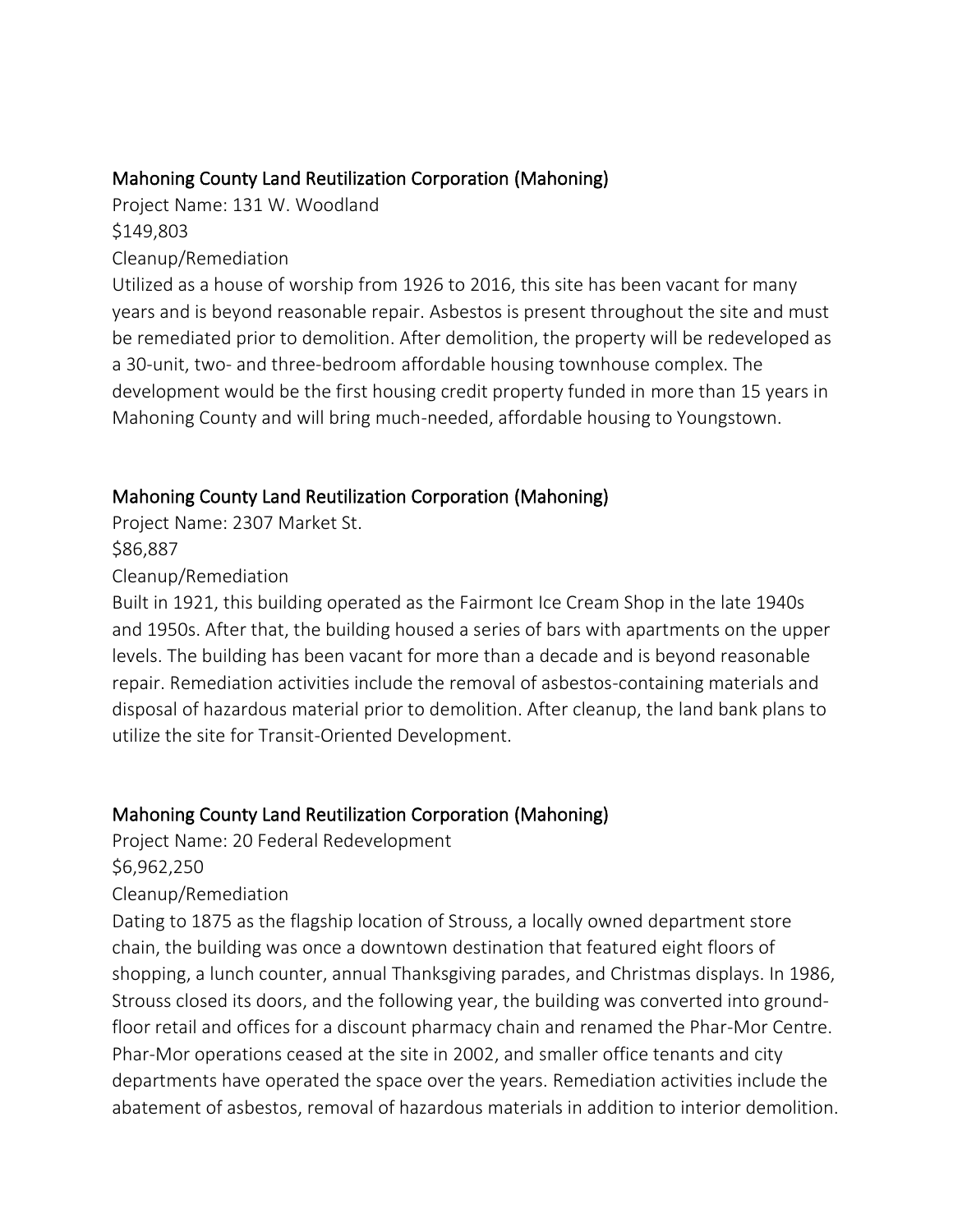The city of Youngstown is working to redevelop the property and return it to the center of innovation, education, and lifestyle. The redevelopment plan includes small business stands, food hall, first-floor retail, and a technology incubation space on the upper floors.

#### Marion County Land Reutilization Corporation (Marion)

Project Name: Grand Prairie School \$314,040 Cleanup/Remediation

Built in 1940, this former public school has been abandoned for decades. The second floor of the main building has collapsed into the first floor, and all buildings are in poor condition. Cleanup activities include asbestos abatement prior to demolition. After remediation, the site will be able to be redeveloped for future use in Marion County.

## Marion County Land Reutilization Corporation (Marion)

Project Name: New Bloomington School \$279,208 Cleanup/Remediation

This property once housed the New Bloomington School, built in 1940. The site has been vacant for decades and suffered extensive damage from a fire in 2016. The property will need asbestos abatement prior to demolition. After cleanup, the site will be redeveloped to expand the adjoining New Bloomington Park.

# Marion County (Marion)

Project Name: Project 197 \$370,000 Cleanup/Remediation

This three-level building was the home of General Telephone Company from the 1960s through the 1990s. The site is currently unoccupied. Brownfield Remediation Program funds will help with asbestos abatement throughout the site prior to demolition. After cleanup, the county plans to redevelop the site as a community splash pad with public green space.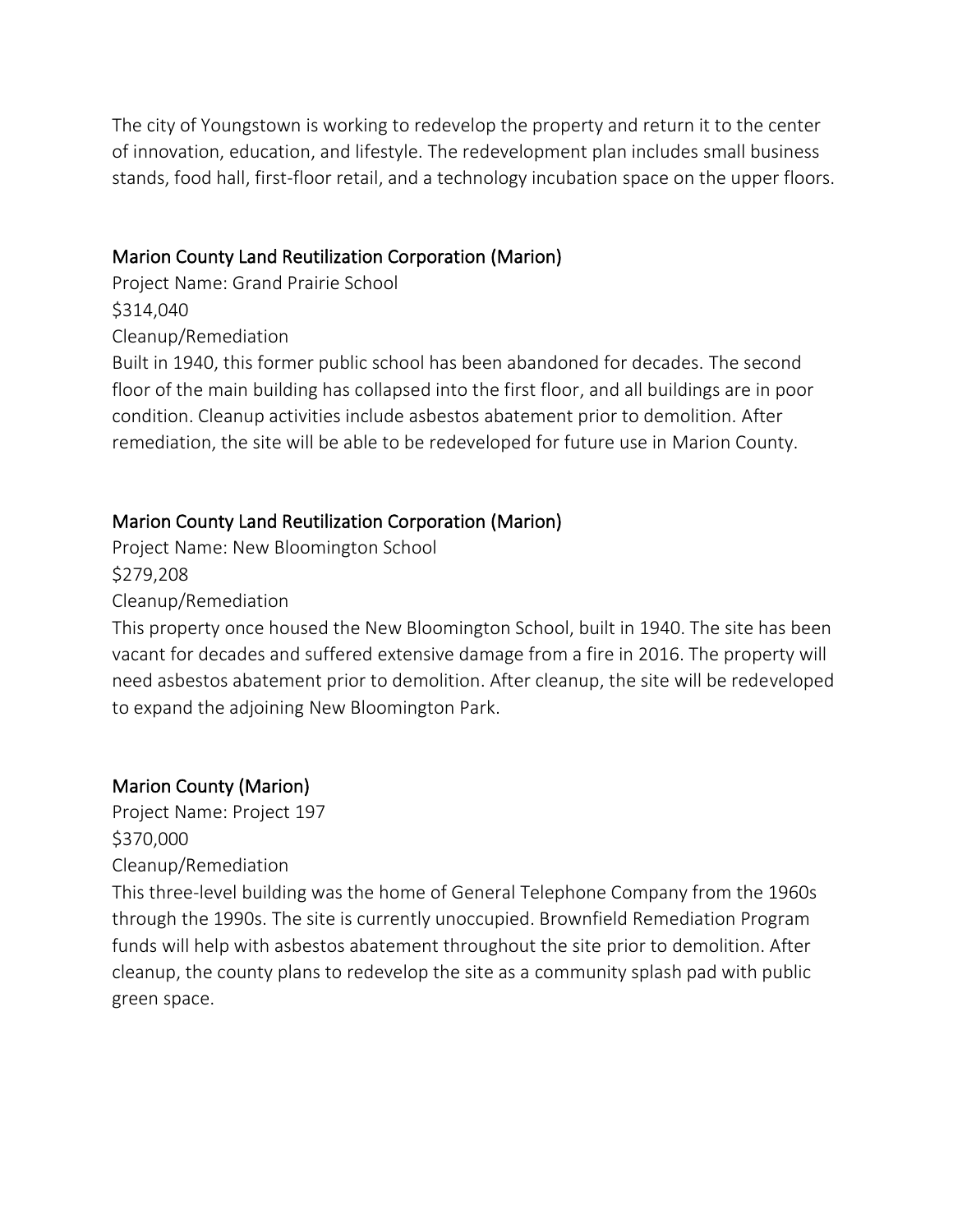## 700 Liverpool Drive LLC (Medina)

Project Name: 700 Liverpool Phase II Assessment \$225,000

Assessment

This 240,000-square-foot building was constructed in the early 1970s for the manufacture of lawn maintenance equipment. Brownfield Remediation Program funds will allow for a comprehensive assessment of the site to provide a framework for cleanup needed. After assessment and needed remediation, the owners plan to redevelop the site for future use.

### Village of Covington (Miami)

Project Name: Old Rudy Elevator Demolition \$275,000 Cleanup/Remediation Commercial use of this property dates to 1899 when the original warehouse building was constructed for tobacco storage. A former grain elevator building was added in 1905. Both buildings have been vacant for several years and have fallen into disrepair. Remediation funds will help to clean up the site and prepare it for demolition. After demolition, the site will be redeveloped and incorporated in the Schoolhouse Park project in the village of Covington.

## SP Rotunda (Montgomery)

Project Name: Dayton Arcade Phase 2 \$823,624 Cleanup/Remediation

The North Arcade, Phase 2 of the Dayton Arcade has been vacant for nearly 30 years. The two historic buildings make up more than 85,000-square-feet of space and are directly attached to the South Arcade. Remediation activities include the removal of asbestos present in the building. Once completed, the North Arcade will feature a 91-room Hilton Garden Inn with ground-floor retail and restaurant space.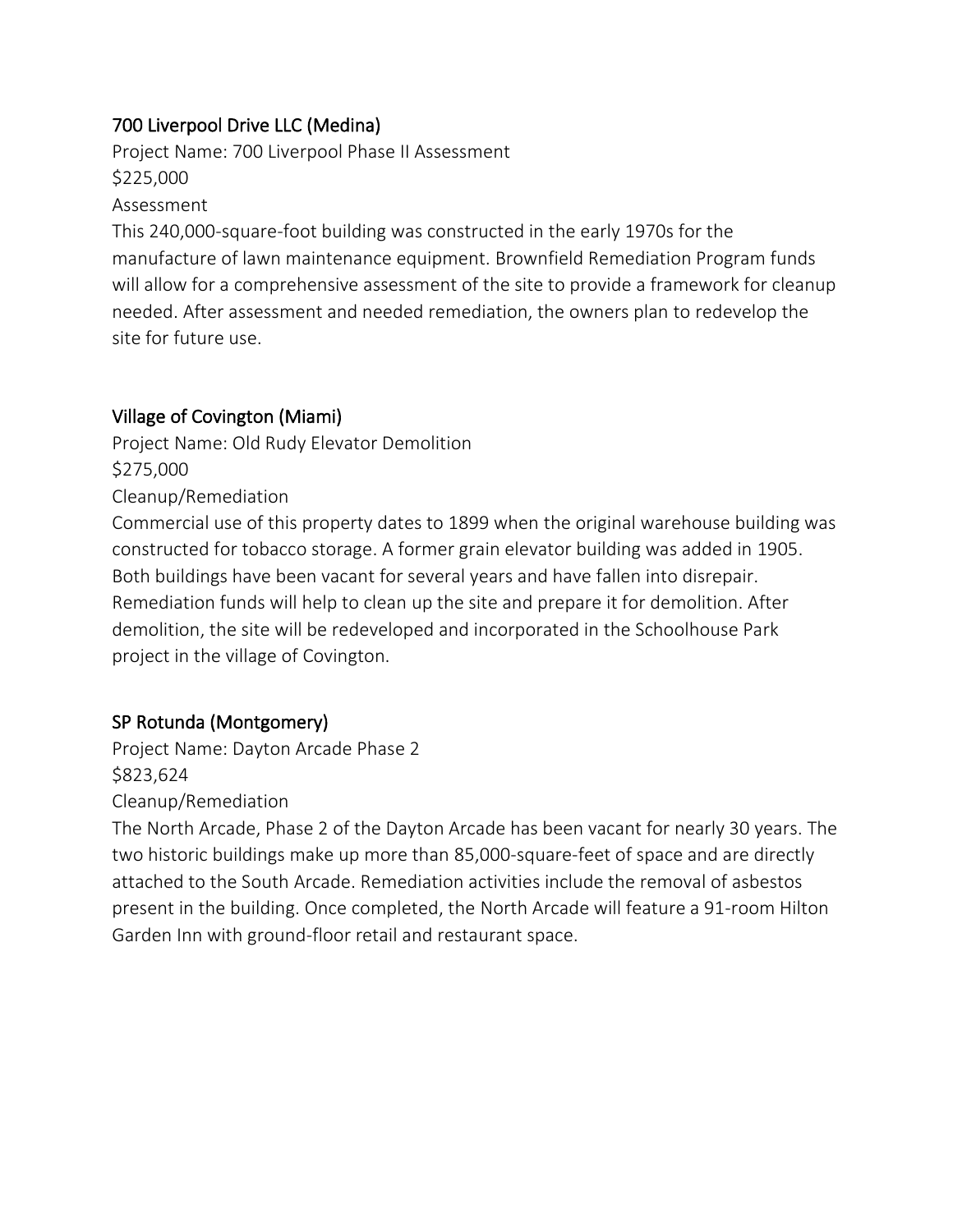## City of West Carrollton (Montgomery)

Project Name: Former Appvion Wastewater Treatment Plant \$264,000

#### Assessment

This property was developed as a wastewater treatment plant in 1960 to process wastewater from a carbonless paper de-inking mill. The site has been vacant for a number of years, and the buildings that remain have experienced significant deterioration. Because of its industrial use, environmental assessments, including asbestos and pre-demolition surveys, must take place prior to demolition. After, the city of West Carrollton plans to redevelop the site into a destination sports recreation complex.

## GDS Property Holdings Inc. (Montgomery)

Project Name: The Greater Dayton School \$3,657,591

Cleanup/Remediation

Following the Great Dayton Flood of 1913, the Miami Conservancy District reshaped the confluence of the Great Miami and Mad Rivers to building levees and dredging river materials to create this property. Since that time, the city has used the property as an open space, currently housing an unused baseball field, parking lot and makeshift dog park. Cleanup activities include soil remediation and groundwater treatment on the site. After cleanup, the site will be redeveloped as the Greater Dayton School, Ohio's first private, non-religious elementary school for under-resourced students.

## Muskingum County Land Reutilization Corp (Muskingum)

Project Name: Munson Village Apartments

\$120,000

Cleanup/Remediation

Originally constructed in 1920s, this property was used solely as an elementary school until 2005. The site has been vacant for 17 years and is in poor condition. Brownfield Remediation Program funds will allow for asbestos abatement throughout the site. After cleanup, the county plans to rehabilitate the property as mixed-income residential units.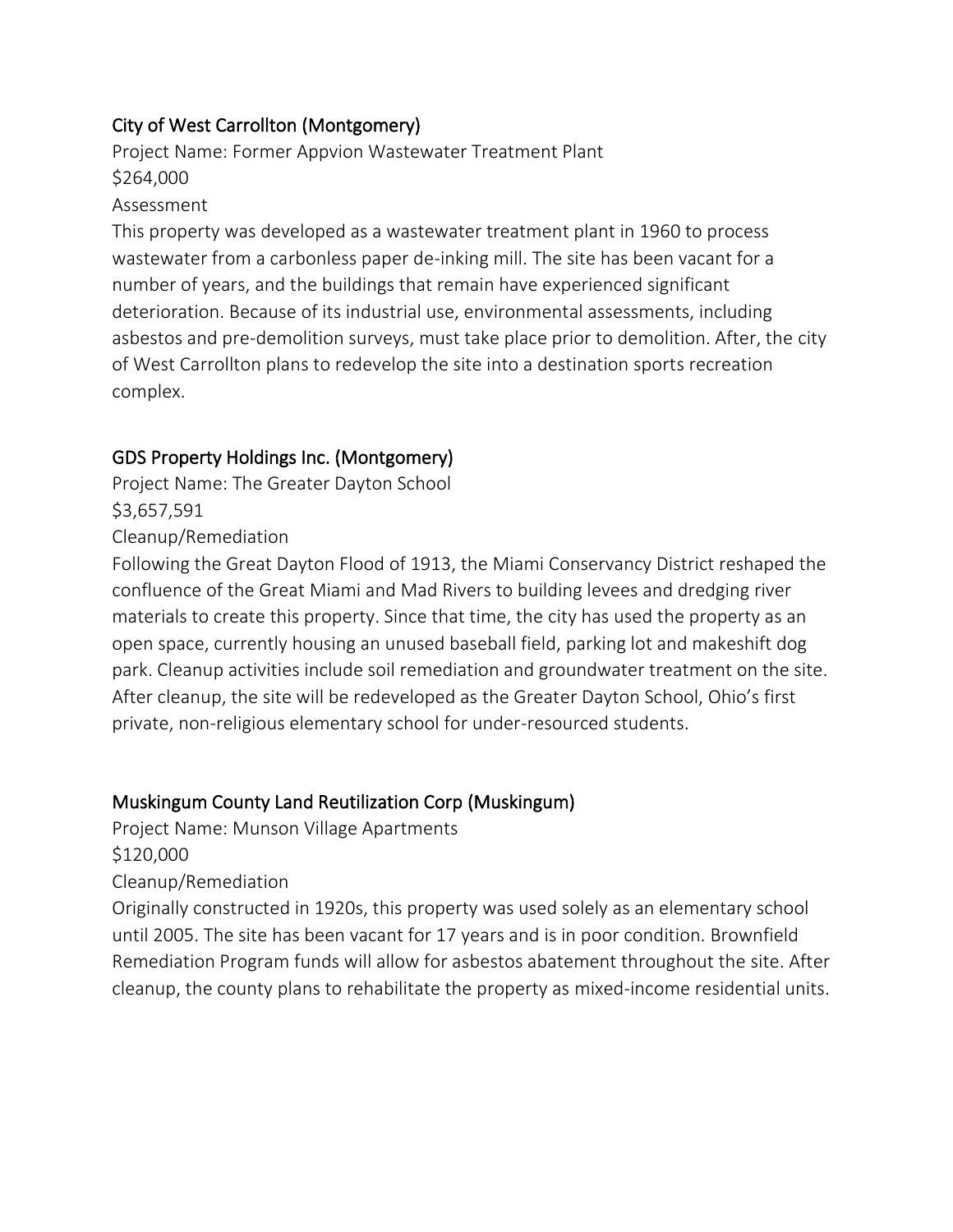# Muskingum County Land Reutilization Corp (Muskingum)

Project Name: Mosaic Tile Demolition

\$1,850,000

Cleanup/Remediation

In 1894, Mosaic Tile began tile manufacturing and glazing operations on the property. Operations ceased in 1967 after which the property housed multiple operations, including warehousing for General Electric and Dollar General. The site was largely vacant by the mid-2010s, and the remaining buildings are in various states of disrepair. Brownfield Remediation Program funds will help to remediate asbestos and lead paint present. After remediation, the buildings will be demolished, and the site will be prepared for redevelopment.

## Ottawa County (Ottawa)

Project Name: Carroll Elementary \$500,000

Cleanup/Remediation

This property was originally developed as a school in 1940 with a bus garage with an underground storage tank on the property. The school has been vacant since 2011 and is in disrepair. Cleanup activities include asbestos and lead remediation in the school and removal of the underground storage tank and contaminated soils. After remediation, the township plans to reutilize the property for recreational fields.

# Paulding County Board of Commissioners (Paulding)

Project Name: Park Station Redevelopment \$135,000 Assessment

This property housed a restaurant and gas station until the early 2010s, when it was abandoned. An environmental assessment is needed to determine if there are any contaminants or petroleum leaks from the gas station. After assessment, the county will be able to determine if the site is eligible for cleanup through the Abandoned Gas Station Cleanup Grant program.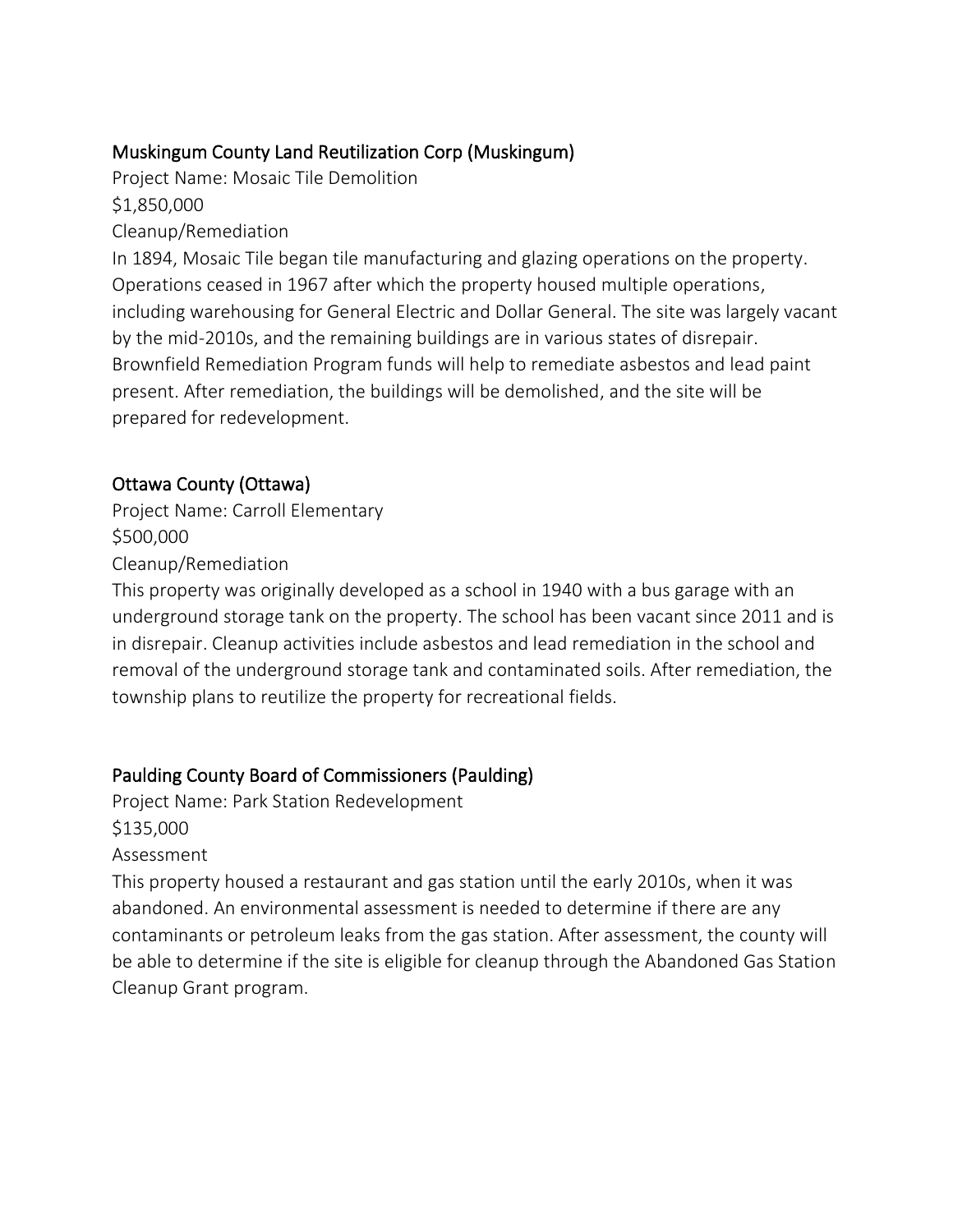## Paulding County Board of Commissioners (Paulding)

Project Name: Former Sunoco Gas Station \$80,705

Assessment

This property served as a gas station and a car wash until the late 1990s and has been vacant since. The buildings are in poor condition and the site needs an assessment prior to any demolition or redevelopment. After assessment and any needed remediation, the county plans to clean up the site for future commercial development.

### Paulding County Board of Commissioners (Paulding)

Project Name: Paulding Theatre \$86,700

Assessment

Built in 1949, this site operated as a theater in the heart of downtown Paulding for many years. Now vacant, the buildings are in poor condition. It is suspected that asbestos is present on the site, so an environmental assessment needs to be completed prior to demolition. After cleanup, the site will be demolished and redeveloped as commercial space.

## Paulding County Board of Commissioners (Paulding)

Project Name: Grizzley Solar Redevelopment

\$165,460

Assessment

Constructed in 1941 as the Paulding Facility, this plant operated until 1984 manufacturing brake linings and other automotive friction products. No buildings remain on the site, but an environmental assessment is needed prior to redevelopment. After assessment and any needed remediation, the property will be redeveloped as a renewable energy solar farm.

## Village of New Lexington (Perry)

Project Name: Lempco Industries Remediation \$998,040 Cleanup/Remediation Prior to 1926, this property operated as a grocery warehouse. From the mid-1940s through 2004, site operations produced metal reamers and die sets used in machines for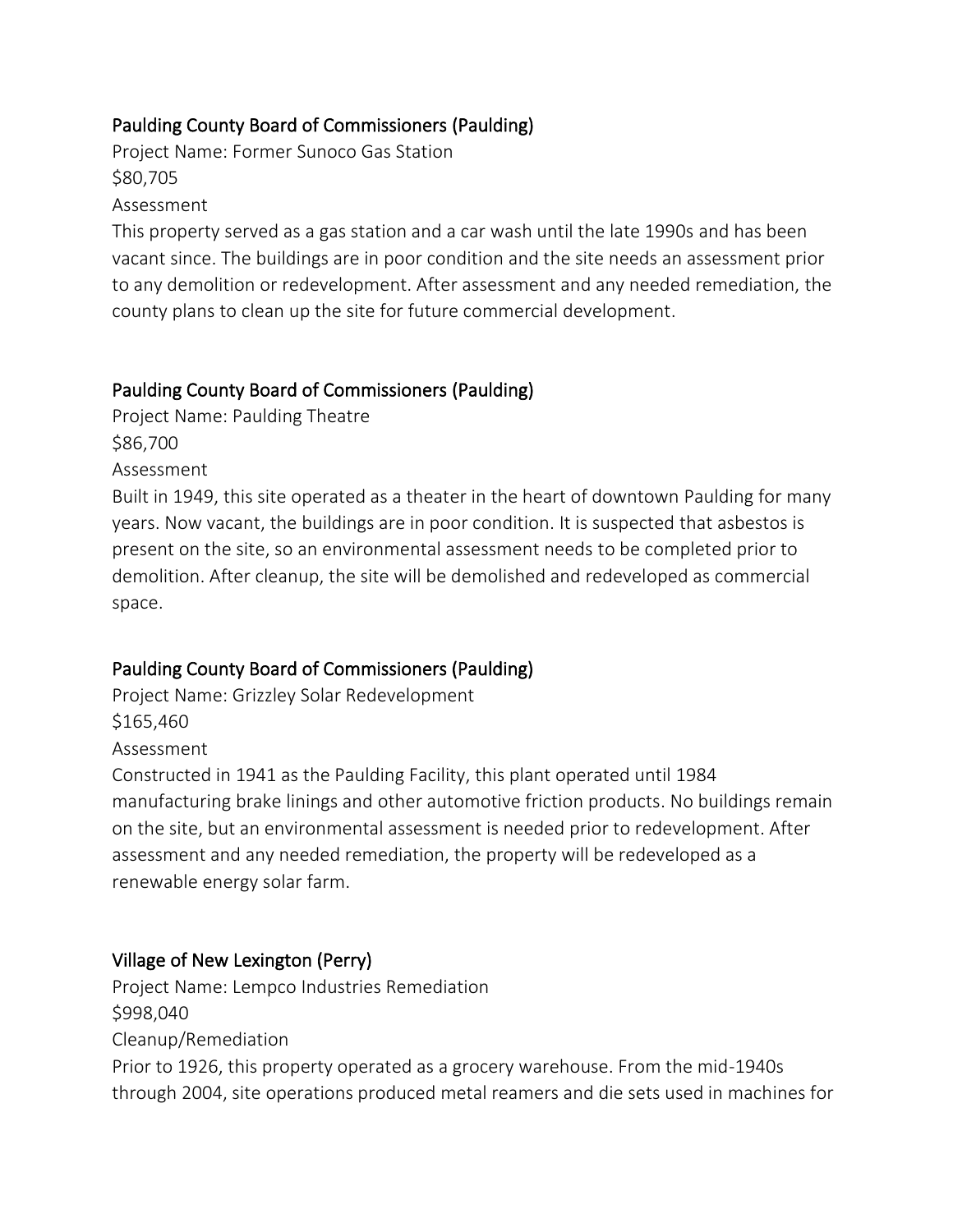manufacturing in the automotive industry. The original 1926 building and following additions remain and are in various states of disrepair. Remediation activities include asbestos abatement and groundwater improvement efforts. After cleanup and demolition, the site will be redeveloped as commercial or industrial space.

#### Pike County Land Reutilization Corporation (Pike)

Project Name: Former Jasper Auto \$113,900 Assessment

This site served as a gas station and service station from the 1960s through 2012. An environmental assessment is needed to determine if there are any contaminants or petroleum leaks from the gas station in addition to any asbestos present in the building. After assessment, the county will be able to determine if the site is eligible for cleanup through the Abandoned Gas Station Cleanup Grant program. Once remediated, the site will be available for commercial redevelopment.

#### Neighborhood Development Services, Inc. (Portage)

Project Name: 643 Cleveland Road \$91,700

Assessment

The property was the former operations site of the Portage County Engineer. In 2013, the Engineer relocated, and the buildings were demolished. Additional assessment is needed on the property to determine the extent of environmental contaminations. After assessment and needed remediation, the site will be available for future development.

#### Board of Preble County Commissioners (Preble)

Project Name: Hines Truck-Stop \$153,437

#### Assessment

Records indicate that this property was developed as a truck refueling station prior to 1952 with operations possibly extending back to the late 1920s. Fueling operations ceased in 1990, and the site has been vacant since and has fallen into severe disrepair. An environmental assessment is needed to determine if there are any contaminants or petroleum leaks from the gas station. After assessment and needed remediation, the current building will be demolished, and the site will be prepared for redevelopment.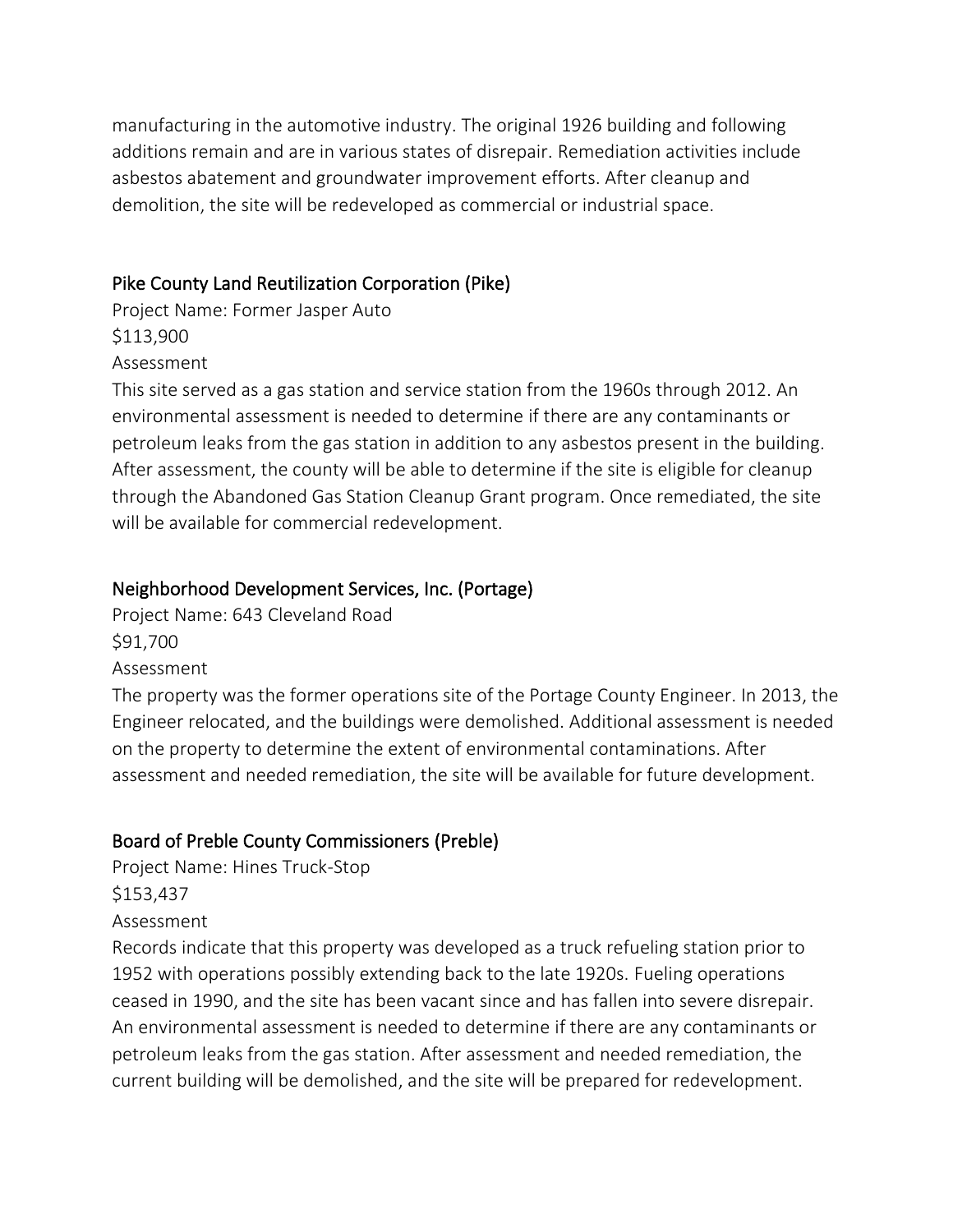## Port Authority of Northwestern Ohio (Putnam)

Project Name: Display Components Manufacturing Facility \$2,571,596 Cleanup/Remediation

Since 1947, a variety of industrial operations have utilized this site, primarily manufacturing cathode ray tubes for televisions. Operations ceased in 2002, and the site has been largely vacant since. The buildings that remain on the property are in various states of disrepair. Cleanup on the site includes asbestos abatement and removal of universal wastes. After remediation, some of the buildings will be demolished for public safety, and the remaining 400,000-squarefeet will be marketed to industrial users.

## Richland County Land Reutilization Corporation (Richland)

Project Name: Swan Cleaners \$75,000 Assessment

This site was a dry-cleaning business, constructed in 1946. Operations ceased on the site in 2014, and the property has been vacant since. Assessment activities will be performed on the site to fulfill U.S. EPA requirements for ongoing remediation efforts. After cleanup, the site will be redeveloped as part of the "Imagination District," including two retail shops and office space on the first floor with storage and a dance studio above.

# Sandusky County Land Reutilization Corporation (Sandusky)

Project Name: Former Commercial Oil Service \$155,728 Assessment

Developed around 1969, this site served primarily as a commercial oil service but has been vacant since the 1990s. Assessment will be completed on the property to evaluate the potential presence of underground storage tanks and hazardous materials. After assessment and needed remediation, demolition of onsite structures is anticipated along with the removal of the above ground storage tank system. This cleanup will allow for future development in a primarily residential area on a major thoroughfare in the city of Fremont.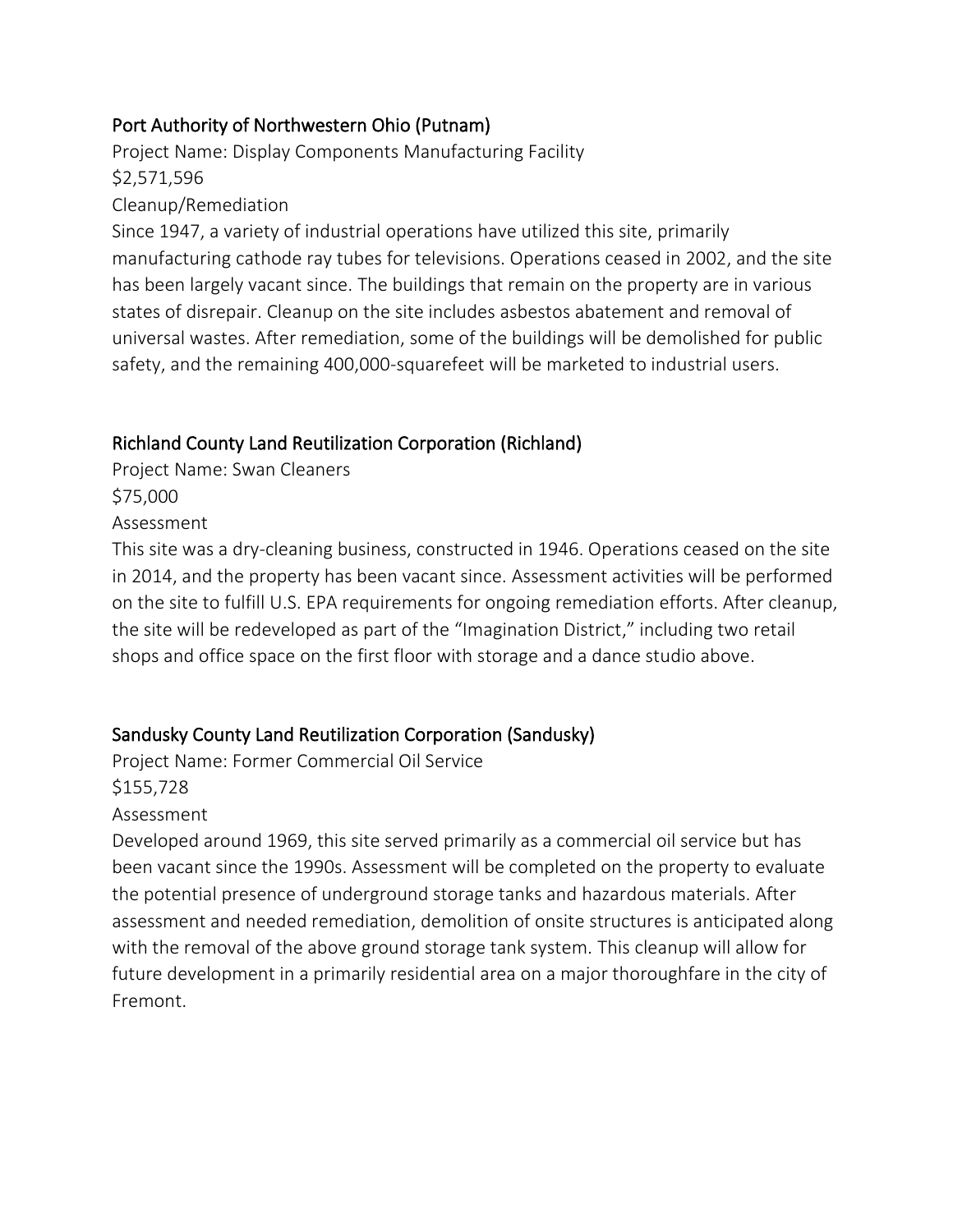## Scioto County Land Reutilization Corporation (Scioto)

Project Name: New Boston Coke Remediation \$4,738,996

#### Cleanup/Remediation

Developed for commercial or industrial use in 1910, this property is in an industrial area developed on the northern shore of the Ohio River related to the production of steel. Coke plant operations were located on the property approximately between 1917 and 2002. The property has been unoccupied since the closure of the coke plant. A former coke oven and a smokestack remain on the property and have asbestos present. Remediation activities include asbestos abatement and disposal of waste on the site. A solar company is interested in locating solar panels on the property after cleanup.

## Shelby County Land Reutilization Corporation (Shelby)

Project Name: Wagner Site Redevelopment \$2,815,000 Cleanup/Remediation

This five-acre industrial site dates to 1891 as the manufacturing facility for Wagnerware cooking products. The property has been abandoned since 2007 and is in poor condition, endangering the safety of pedestrians and vehicles. Remediation of the site includes demolition and infrastructure improvements. After cleanup is complete, the site will be redeveloped as a business incubator and co-working space.

## Stark Economic Development Board Inc. (Stark)

Project Name: Weber Dental Remediation & Demolition \$1,298,584 Cleanup/Remediation

Built in 1896, the Weber Dental building was used to manufacture dental chairs and equipment. Operations ceased in 1977, and in 2011, an arson fire destroyed half the building. Cleanup on the site includes the demolition of the remaining building and remediation of environmental contaminants. After cleanup, the site will be available for redevelopment.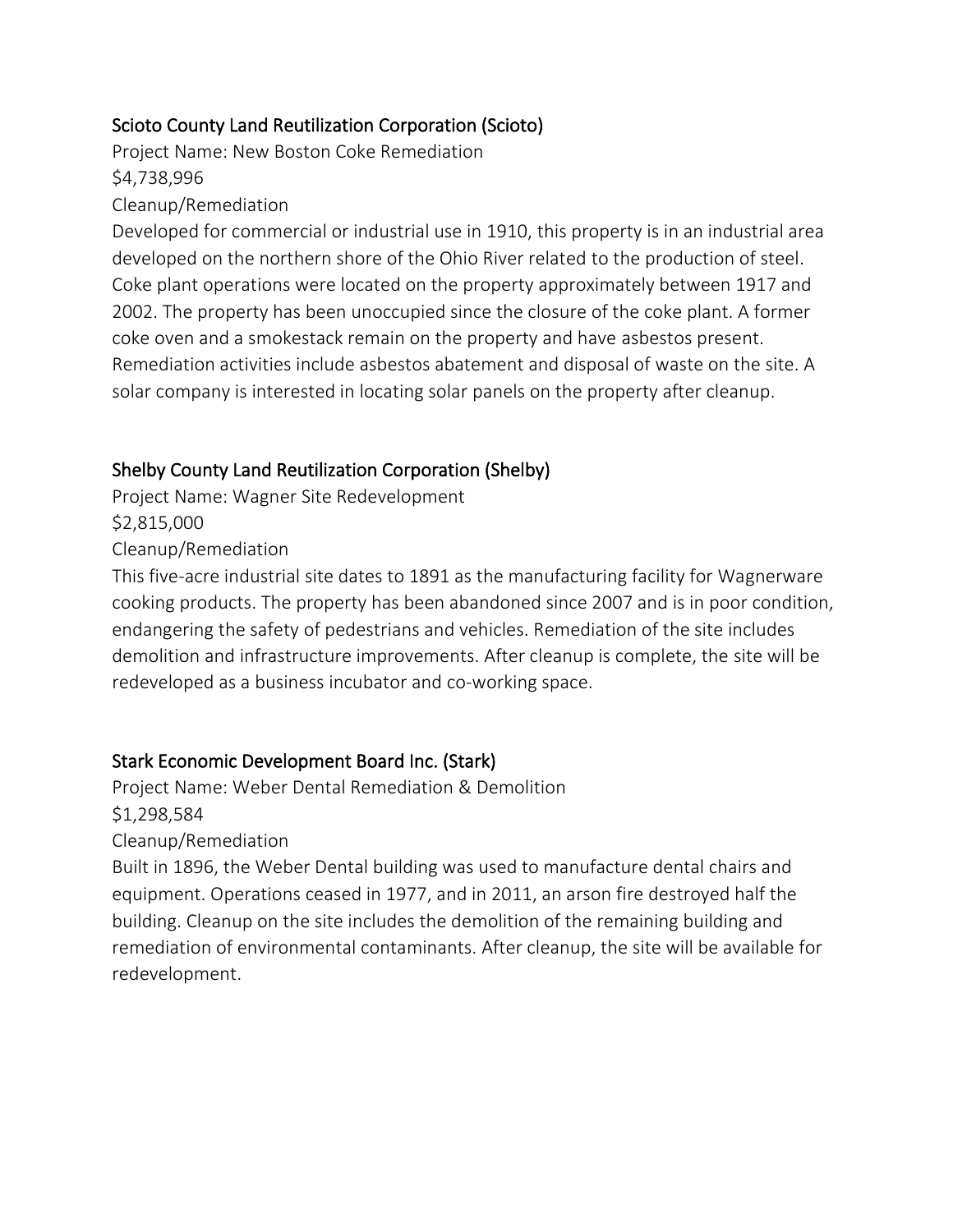## Community Improvement Corporation of Cuyahoga Falls (Summit)

Project Name: Former Mud Run Gun Club Cleanup \$1,044,549

Cleanup/Remediation

The former Mud Run Gun Club was established in the 1960s and operated as a gun range until 1995. The site has been vacant since then. Remediation activities include soil and sediment stabilization and capping to prevent lead from leaching into groundwater and the nearby Mud Brook. After cleanup, the site will be redeveloped as a trailhead area for a regional system of hiking trails.

## Summit County Land Reutilization Corporation (Summit)

Project Name: Former Atlantic Foundry

\$1,865,000

Cleanup/Remediation

Previously used as a foundry and metal shop, the county land bank took control of the property in 2020. The existing structure on the property is in disrepair and has been condemned by the city. Remediation on the site includes the removal of hazardous materials, abatement of asbestos, and demolition of the building. After cleanup, this site will be redeveloped as an expansion of an adjacent property owner's current facility.

# Akron Initiative LLC (Summit)

Project Name: Canal Place \$132,000 Assessment

This property is comprised of several parcels formerly home to the BF Goodrich Company tire and rubber company. Several buildings remaining on the property are already being redeveloped for commercial or residential use. Two vacant buildings remain on the western side of the property that will require asbestos assessment in addition to general assessment of the property. After assessment, redevelopment efforts will continue on the site.

## City of Akron (Summit)

Project Name: BFG Power Plant \$4,990,438 Cleanup/Remediation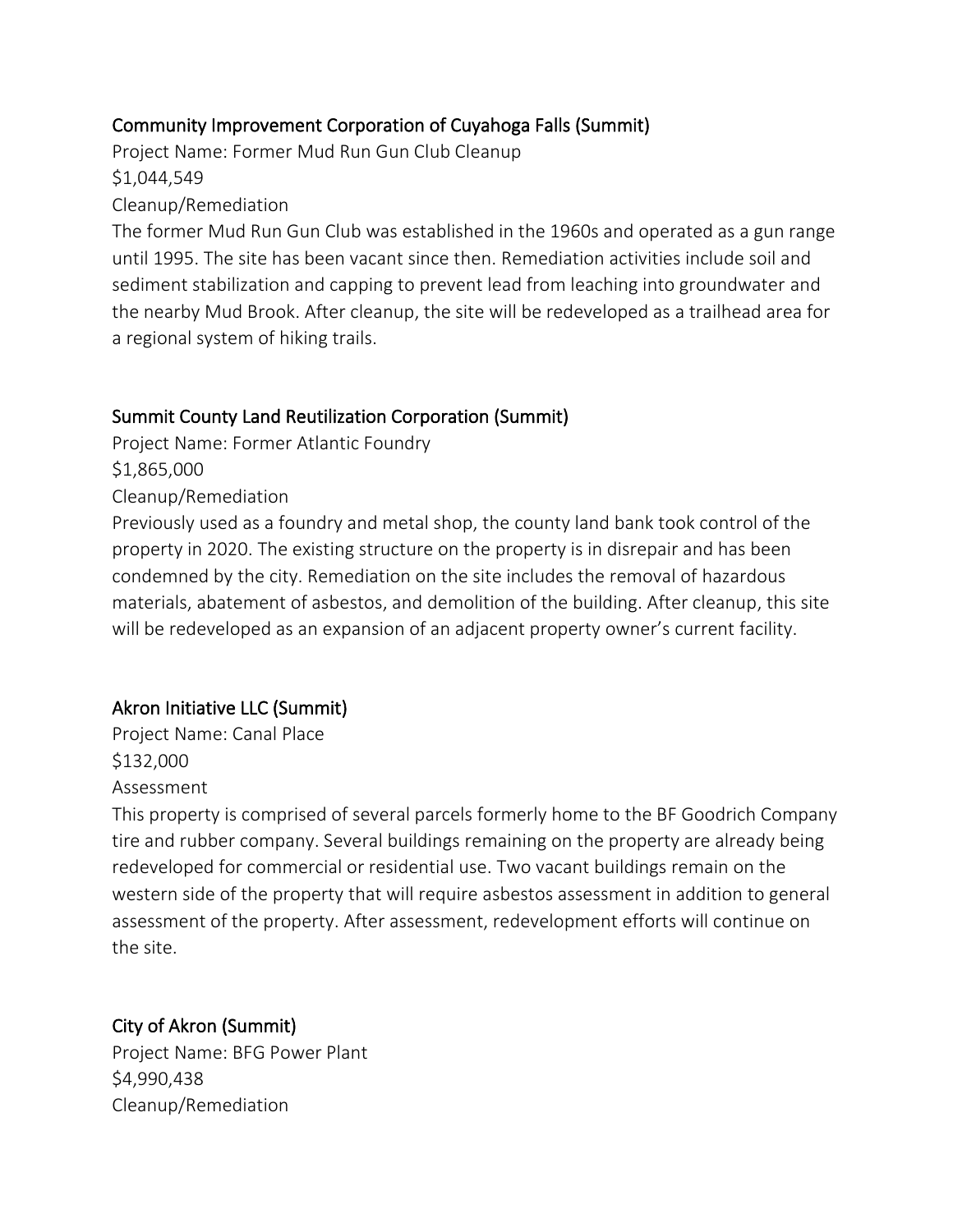Originally developed in 1886 for use by the Diamond Match Company, the site was primarily used for warehousing and lumber storage. Various site uses occurred on the property, including related mixing and chemical storage and use as a pattern shop, muslin drying room, carpenter shop, rubber cement house, and an oil house. The current buildings on the property were constructed for use as a power plant for the former B.F. Goodrich facility and other areas of the city of Akron. Remediation activities include the removal of asbestos and demolition of unsafe buildings, which will allow for additional assessment needed on the property. After remediation, the property's location will make it a strong site for redevelopment.

#### Conservancy for Cuyahoga Valley National Park (Summit)

Project Name: Former Brandywine Golf Course \$4,503,112 Cleanup/Remediation Originally a 207-acre forested property, this site was cleared for timber and later farmed

from 1938 through 1962. In 1965, the property was developed as a golf course for the Brandywine County Club, which closed its doors in 2018. Remediation activities include the removal of contaminated soil throughout the property and demolition of ancillary structures. After remediation, the ground will be returned to its natural state, and the property will be absorbed into the Cuyahoga Valley National Park.

# Trumbull County Land Reutilization Corporation (Trumbull)

Project Name: 200 West \$300,000 Assessment

This property was developed as early as 1912 as part of a steel mill. On-site operations included a blast furnace, furnace cooling towers, a wastewater treatment plant, an oxygen fabrication plant, railroad lines, material storage yards, and oil and gas wells. Operations at the facility ceased in 2012, and demolition on the site began in 2014. The property is currently vacant, and remaining buildings are unsafe. An assessment will be completed on the property to determine any contamination from the site's industrial history.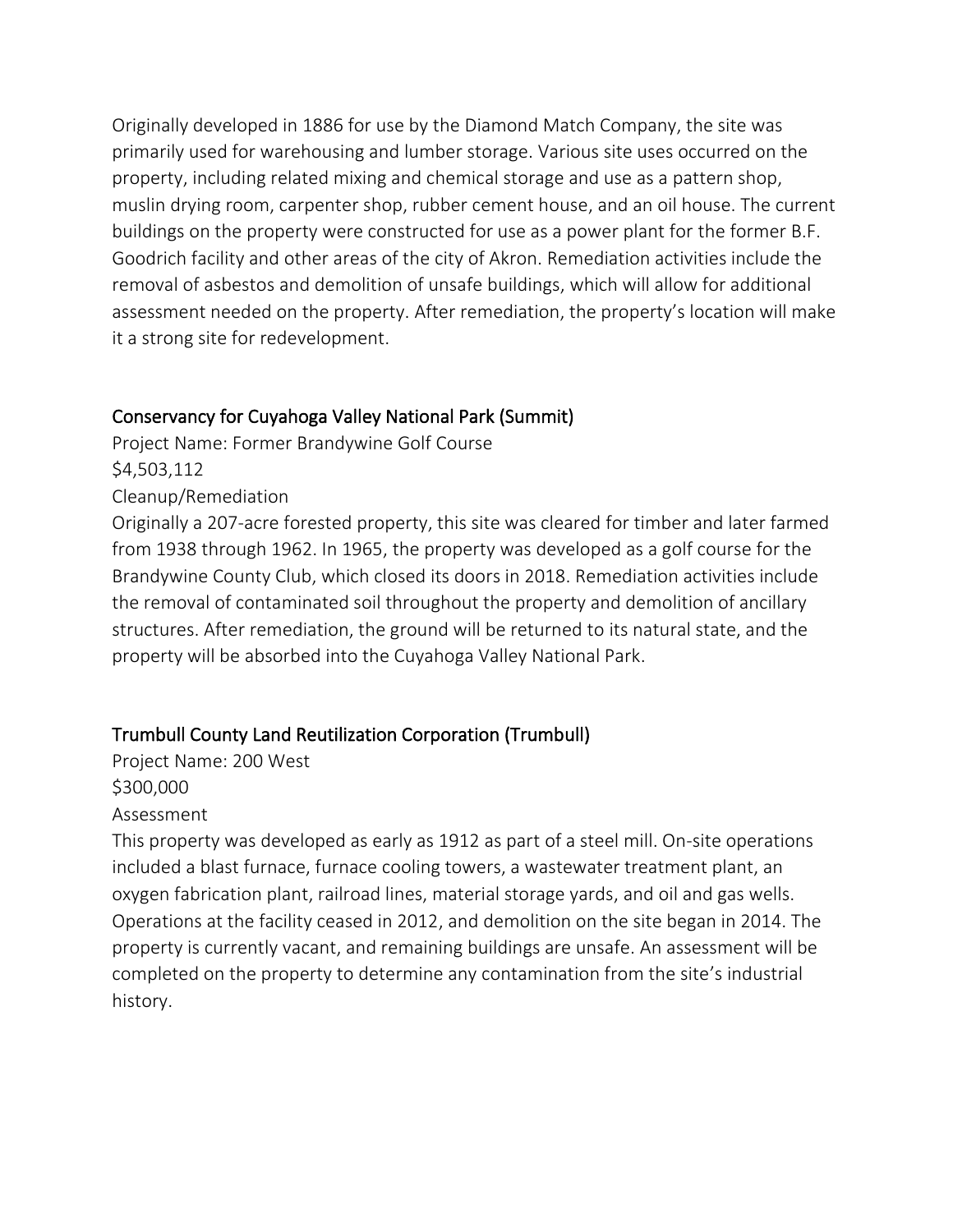## Trumbull County Land Reutilization Corporation (Trumbull)

Project Name: Former Warren Gasification Plant \$1,173,434

## Cleanup/Remediation

This property is currently vacant but has known industrial history dating to the late 1800s. Historical maps indicate an incinerator, ammonia well, and storage piles of coke, coal, and coal tar were present on the property. Remediation activities include the removal of contaminated soils and oils in groundwater and general remedial work to ensure compliance with EPA standards. After cleanup, the site will be marketed for residential, commercial, or industrial development.

# Trumbull County Land Reutilization Corporation (Trumbull)

Project Name: Niles GE Plant

\$1,726,807

Cleanup/Remediation

Originally constructed in 1910, this facility has been owned and operated by GE since 1912 and provided molten glass for the manufacture of glass portion for light bulbs. All historic structures were demolished in the late 1990s, and a new 69,000-square-foot structure was built and is currently being used as dry storage and operations for a small contracting company. Cleanup on the site includes contaminated soil remediation and groundwater remediation throughout the property. After cleanup, the Cleveland Steel Container Corporation intends to purchase the property and build another 120,000 square-foot building to accommodate its operations.

# Trumbull County Land Reutilization Corporation (Trumbull)

Project Name: New 999 Pine Ave.

\$55,382

#### Assessment

In the 1920s, this property was utilized for a dry-cleaning operation and several residential houses. A filling station and auto body repair shop were later constructed. These structures were demolished in the 1950s, and the property was vacant until the late 1970s when an office building was constructed on the site. An assessment is needed to determine the extent of any environmental contaminations. After assessment and any needed remediation, the property will support a net-zero energy research and development headquarters.